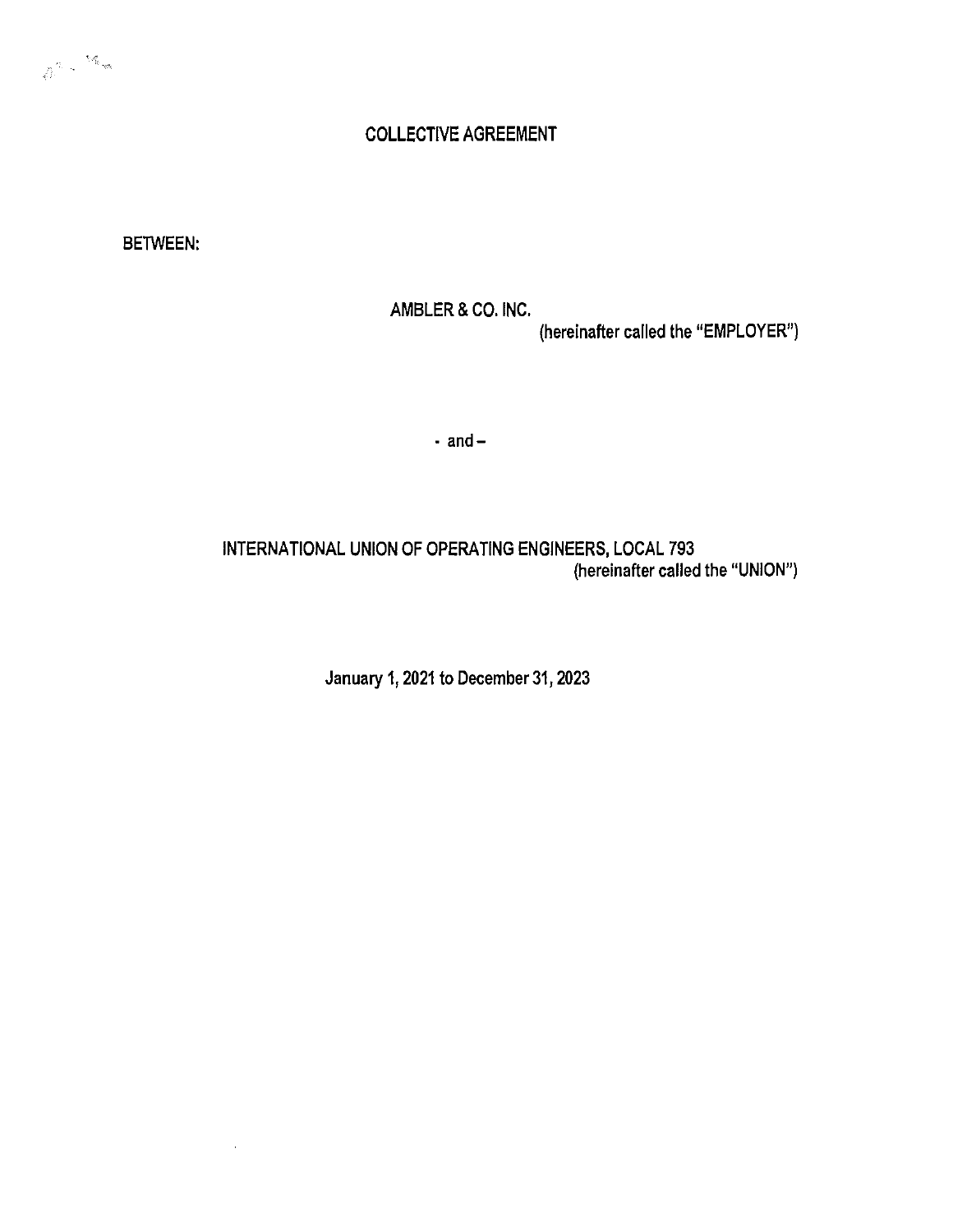# **INDEX**

 $\sim 10$ 

# **ARTICLE**

| 1              | Purpose                              | 1  |
|----------------|--------------------------------------|----|
| $\overline{2}$ | Duration of Agreement                | 1  |
| 3              | Recognition                          | 1  |
| 4              | Union Security                       | 3  |
| 5              | Management Rights                    | 4  |
| 6              | Grievance Procedure                  | 4  |
| 7              | Arbitration                          | 6  |
| 8              | Discharge & Disciplinary Grievances  | 7  |
| 9              | Health, Safety, Sanitation & Shelter | 7  |
| 10             | Union Representation                 | 9  |
| 11             | Productivity                         | 10 |
|                | 12 Payment of Wages                  | 10 |
|                | 13 Seniority                         | 10 |
|                | 14 Leave of Absence                  | 12 |
|                | 15 Hours of Work and Overtime        | 13 |
|                | 16 Reporting Time                    | 13 |
| 17             | Statutory Holidays and Vacation Pay  | 14 |
|                | 18 Welfare                           | 15 |
| 19             | Pension                              | 15 |
|                | 20 No Strike, No Lockout             | 16 |
|                | <b>Signing Page</b>                  | 16 |
|                | Schedule "A"                         | 17 |

 $\overline{1}$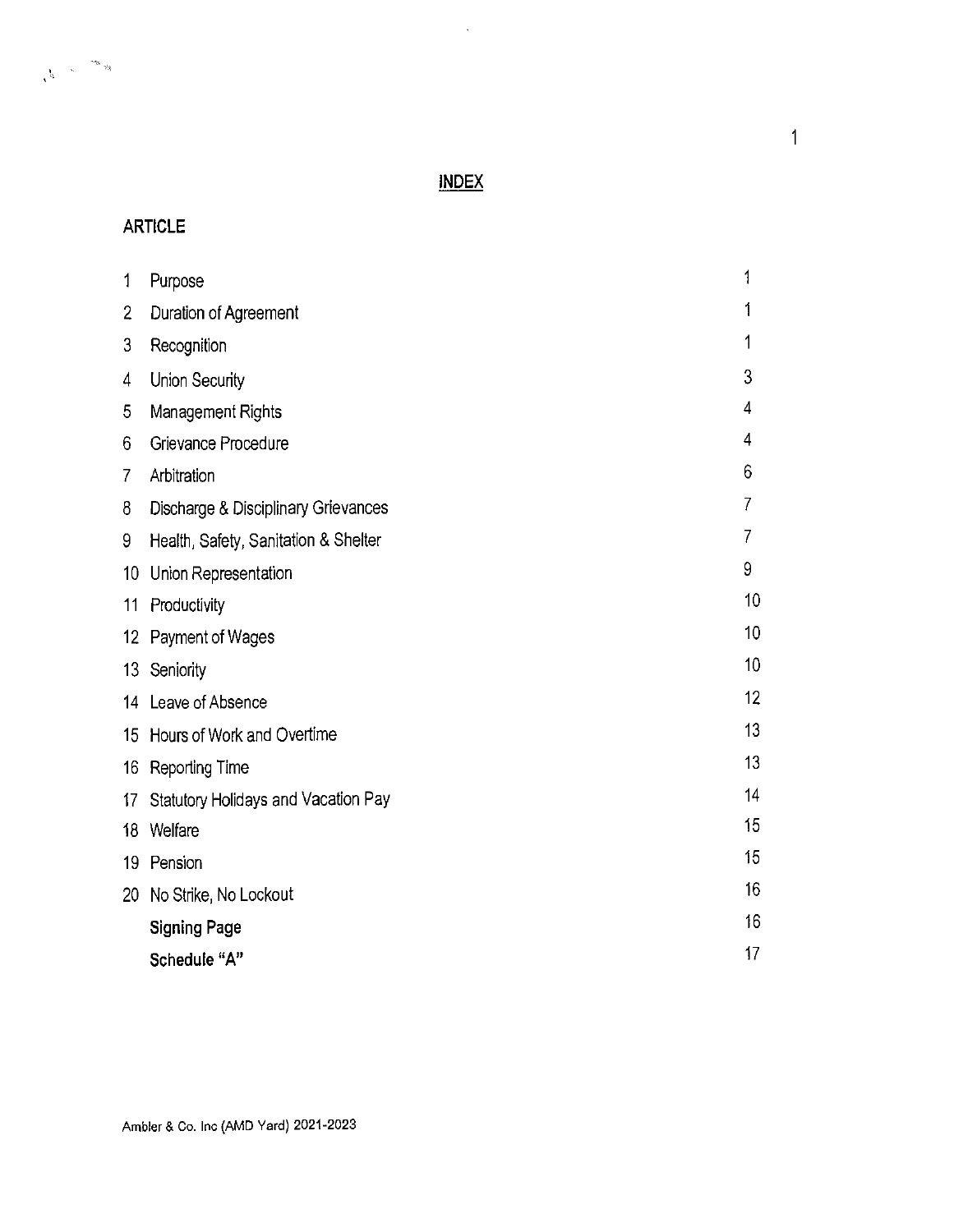# AGREEMENT

BETWEEN: Ambler & Co. Inc.. 5804 Datsun Road Mississauga, Ontario L4W 1H2 905-677-457 4

hereinafter called the "Employer"

- and -

International Union of Operating Engineers, Local793

hereinafter called the "Union"

#### ARTICLE 1 • PURPOSE

 $\begin{smallmatrix}&&&\text{\color{red}{\ell}}\\ &&\text{\color{red}{\ell}}\\ \mathbf{t}^{\frac{1}{3}}&\text{\color{red}{\ell}}\end{smallmatrix}$ 

1.01 The general purpose of this Agreement is to establish collective bargaining relations between the Employer and the Union, to continue the co-operation and spirit of goodwill between the Employer and its Employees, to provide machinery for the prompt disposition of grievances arising under this Agreement and to set forth negotiated conditions of employment for all employees who are subject to this Agreement.

### ARTICLE 2 ·DURATION OF AGREEMENT

2.01 This Agreement shall become effective on January 1, 2021 and shall remain in effect until December 31, 2023 and shall continue in force from year to year thereafter unless either party shall furnish the other with notice of termination of, or proposed revision of this Agreement not more than ninety (60) days before the 31st day of December, 2020 or in a like period in any year thereafter.

### ARTICLE 3 • RECOGNITION

- 3.01 The Employer recognizes the Union as the exclusive bargaining agent for all employees at all ArcelorMittal properties in the Province of Ontario save and except foreman and persons above the rank of foreman and office staff.
- 3.02 The Union recognizes that the Employer carries out its operations as a contractor and is subject to direction and to orders of third parties, the customer. Provided that such directions and orders are not contrary to the provisions of this agreement, both Employer and Union will make every attempt to meet the requirements of customer requests. Third parties are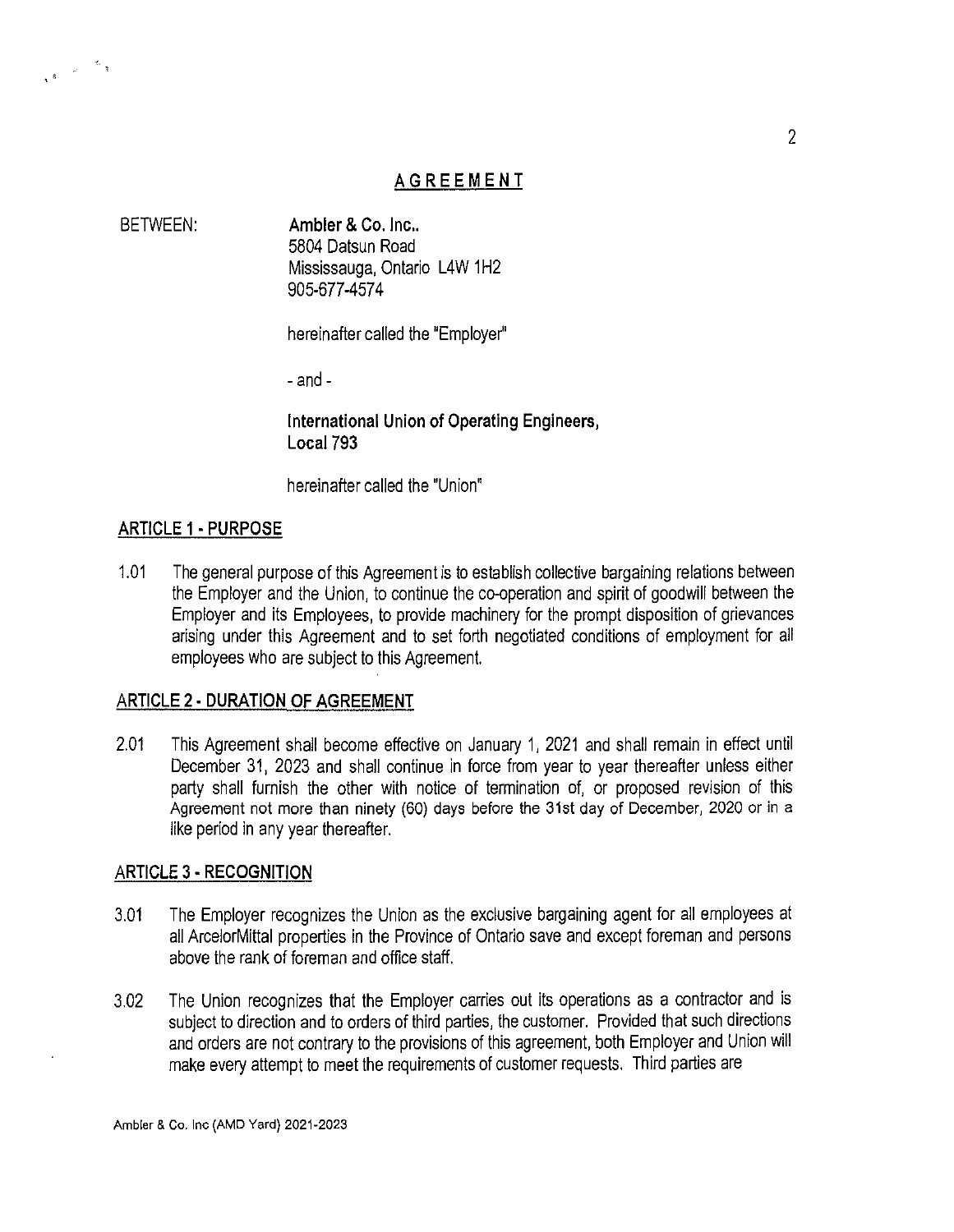#### Article 3 continued

prohibited from the administration of discipline. Where possible, the Employer shall obtain a letter of understanding from a Client and provide the Union with a copy as to explain denied access to a work area pertaining to a worker.

#### **ARTICLE 4 · UNION SECURITY**

- 4.01 All present employees will be required as a condition of continuing their employment to join the Union and to execute a Dues Deduction Authorization form on a form supplied by the Union either:
	- a) on attaining seniority, or
	- b) within fifteen (15) days of the date of this Agreement, whichever last occurs.
- 4.02 All new employees hired on or after the date of this Agreement will be required, as a condition of employment to join the Union and execute a Dues Deduction Authorization form of the Union upon the completion of their probationary period.
- 4.03 a) The Employer agrees to deduct from the first pay cheque of each month the monthly dues, annual assessments and initiation fees of each seniority employee covered by this Agreement and to remit such monies as deducted to the Head Office of the Union not later than the 15th day of the month following the date upon which such Union Dues, Annual Assessments and Initiation Fee were deducted.

b) The union shall notify the Employer of the amounts and any changes thereto of the above-mentioned deductions.

- 4.04 The Union must supply the Employer with applications for Union membership and Dues Deduction Authorization forms, which will be presented to all employees upon the completion of their probationary period. All completed copies of the application for Union membership form will be returned to the Union and will serve as notification of commencement of employment.
- 4.05 The Employer agrees to deduct from each employee in the bargaining unit, working dues at the rate of two percent (2%) of the total monetary package for each hour earned by each employee, which includes the hourly rate, vacation pay, health plan and pension plan contributions. Such deductions shall be forwarded along with the remittances required under Article 4 and supporting information shall be as required by the Trustees on the Reporting Forms. Such deductions shall be immediately paid to the Union by the administrator of the plans.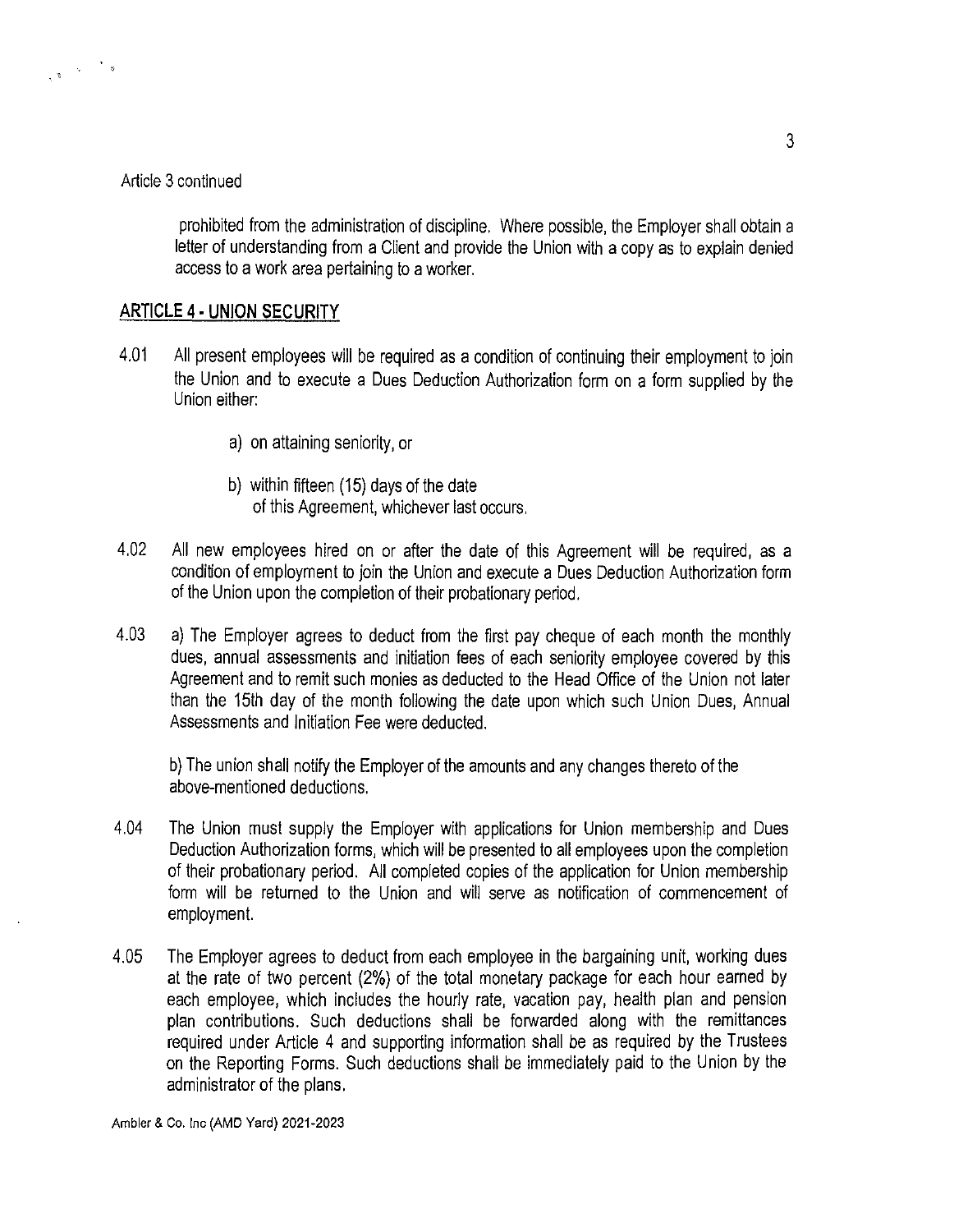### Article 4 continued

- 4.06 Effective December 1, 2014 the Employer shall deduct fifteen cents (\$0.15) per hour for each hour earned by each employee covered by this Agreement for Advancement Dues.
- 4.07 The Employer shall first call the Union Office whenever personnel are required. If the Union cannot supply such personnel within forty-eight (48) hours, excluding Saturdays, Sundays and Holidays, the employer may secure such personnel from any other source. The employer may recall former regular employees through the Union Office who have been absent from the Employer up to twelve (12) months.

# **ARTICLE 5 - MANAGEMENT RIGHTS**

5.01 The Union agrees and acknowledges that the Employer has the exclusive right to manage the business and to exercise such right without restriction, save and except as such prerogatives of management may be specifically modified by the terms and conditions of this Agreement.

Without restricting the generality of the foregoing paragraph, it is the exclusive function of the Employer:

- a) To determine qualifications, classify, transfer, hire, direct, promote, demote, lay-off, discipline and discharge employees for just cause and to increase and decrease working forces, in accordance with the terms of this Agreement.
- b) To determine the materials to be used, design of the products to be handled, facilities and equipment required, scheduling of work and locations of equipment.
- c) To determine the rules and regulations to be observed by employees, violation of which may be the cause for discipline and may include discharge.
- 5.02 The Employer recognizes that the employee and the Union have recourse through the grievance procedure if they feel that the Employer has exercised any of the foregoing rights, contrary to the terms of this Agreement; and further that discipline and discharge shall only be exercised for just cause.

### **ARTICLE 6 ·GRIEVANCE PROCEDURE**

- 6.01 There shall be an earnest effort on the part of both parties to this Agreement, to settle promptly through the procedure set out herein, any complaints, grievances, or disputes arising from the interpretation, application or administration of this Agreement.
- 6.02 All grievances to be dealt with under Step Two below shall be in writing, on a form supplied by the Union and signed by the employee having such grievance.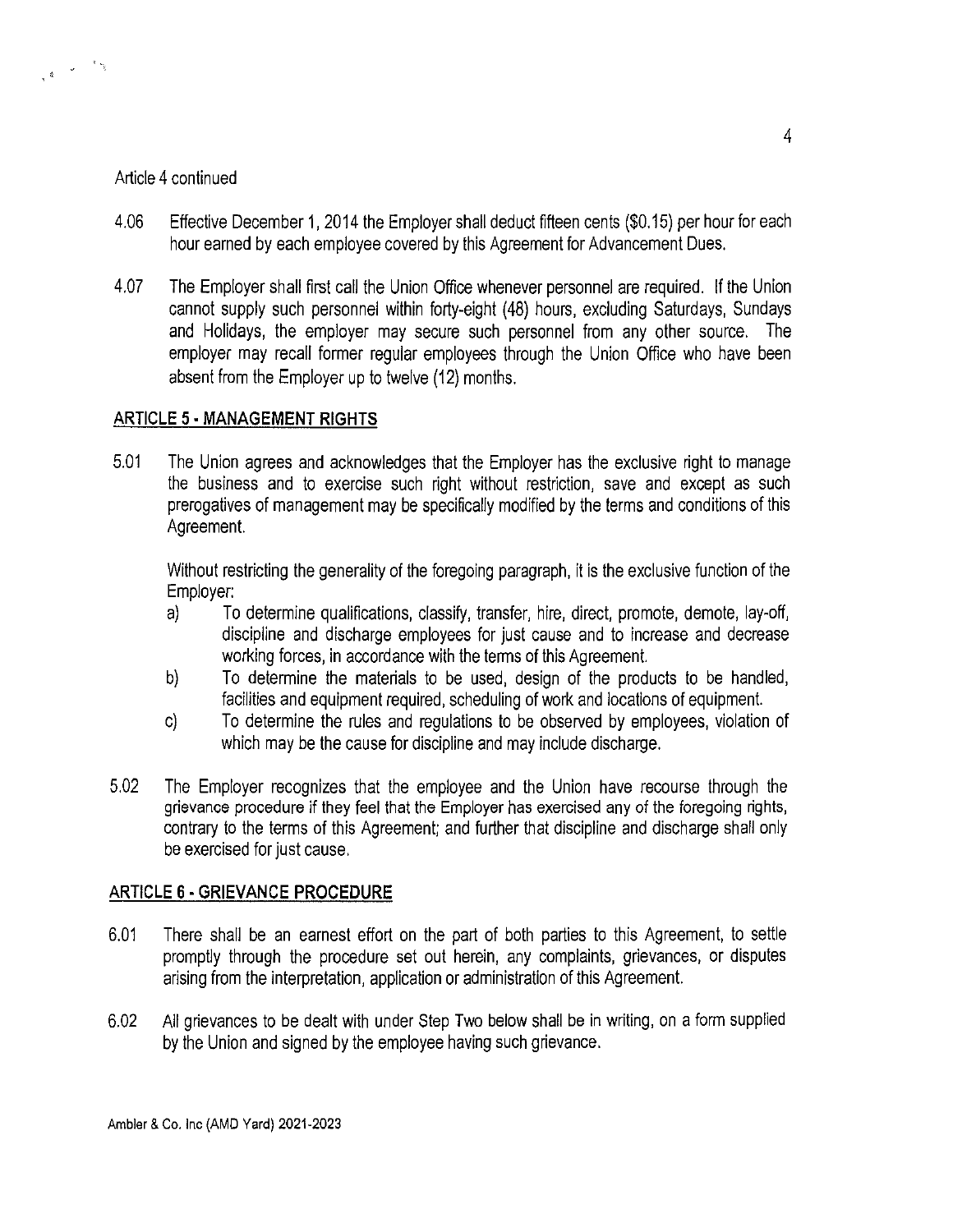### Article 6 continued

 $\frac{1}{\sqrt{1-\frac{1}{2}}}\left(\frac{1}{\sqrt{1-\frac{1}{2}}}\right)^{\frac{1}{2}}\frac{1}{\sqrt{1-\frac{1}{2}}}\left(\frac{1}{\sqrt{1-\frac{1}{2}}}\right)^{\frac{1}{2}}\frac{1}{\sqrt{1-\frac{1}{2}}}\left(\frac{1}{\sqrt{1-\frac{1}{2}}}\right)^{\frac{1}{2}}\frac{1}{\sqrt{1-\frac{1}{2}}}\left(\frac{1}{\sqrt{1-\frac{1}{2}}}\right)^{\frac{1}{2}}\frac{1}{\sqrt{1-\frac{1}{2}}}\left(\frac{1}{\sqrt{1-\frac{1}{2}}}\right)^{\frac{1}{2}}$ 

- 6.03 Written grievances, to be valid, shall set out the nature of the grievance, the Article or Articles of the agreement alleged to have been violated and the nature of the remedy sought and shall not be subject to change at later steps except by mutual agreement in writing with the Employer, or in the case of remedy, by an Arbitration Board.
- 6.04 In determining the time which is allowed in the various steps, Saturday, Sunday and Statutory Holidays shall be excluded and any time limits may be extended by mutual agreement in writing. Including Article 7.
- 6.05 If advantage of the provisions of Article 6 and 7 hereof is not taken within the time limits specified therein or as extended in writing as set out above, the grievance shall be deemed to have been abandoned and may not be re-opened.
- 6.06 The Employer shall designate and name the official to whom a written grievance is submitted as Step #2.
- 6.07 It is understood and agreed that an employee does not have a grievance until he has discussed the matter with his foreman or other supervisory personnel acting in this capacity and given him an opportunity of dealing with the complaint. His decision shall be made known to said employee within forty-eight (48) hours.

Grievances properly arising under this Agreement shall be adjusted and settled as follows:-

- STEP 1 Within ten (10) days after the circumstances giving rise to the grievance occurred or originated, the aggrieved employee, with or without a union representative, shall present his grievance orally or in writing to the official of the Employer named by the Employer to handle grievances at this step. If a settlement satisfactory to the Union and employee concerned is not reached within five (5) full working days, a grievance may be presented as indicated in Step 2 at any time within five (5) full working days thereafter.
- STEP 2 a) At this step the grievance may be processed as an individual, joint or Union grievance and shall be presented in writing by a Union Steward or Representative to the Employer Official assigned to handle written grievances.

b) The Employer or the Union may process a written grievance at this step concerning any matters related to this Agreement including the Union's right to present an employee grievance in total.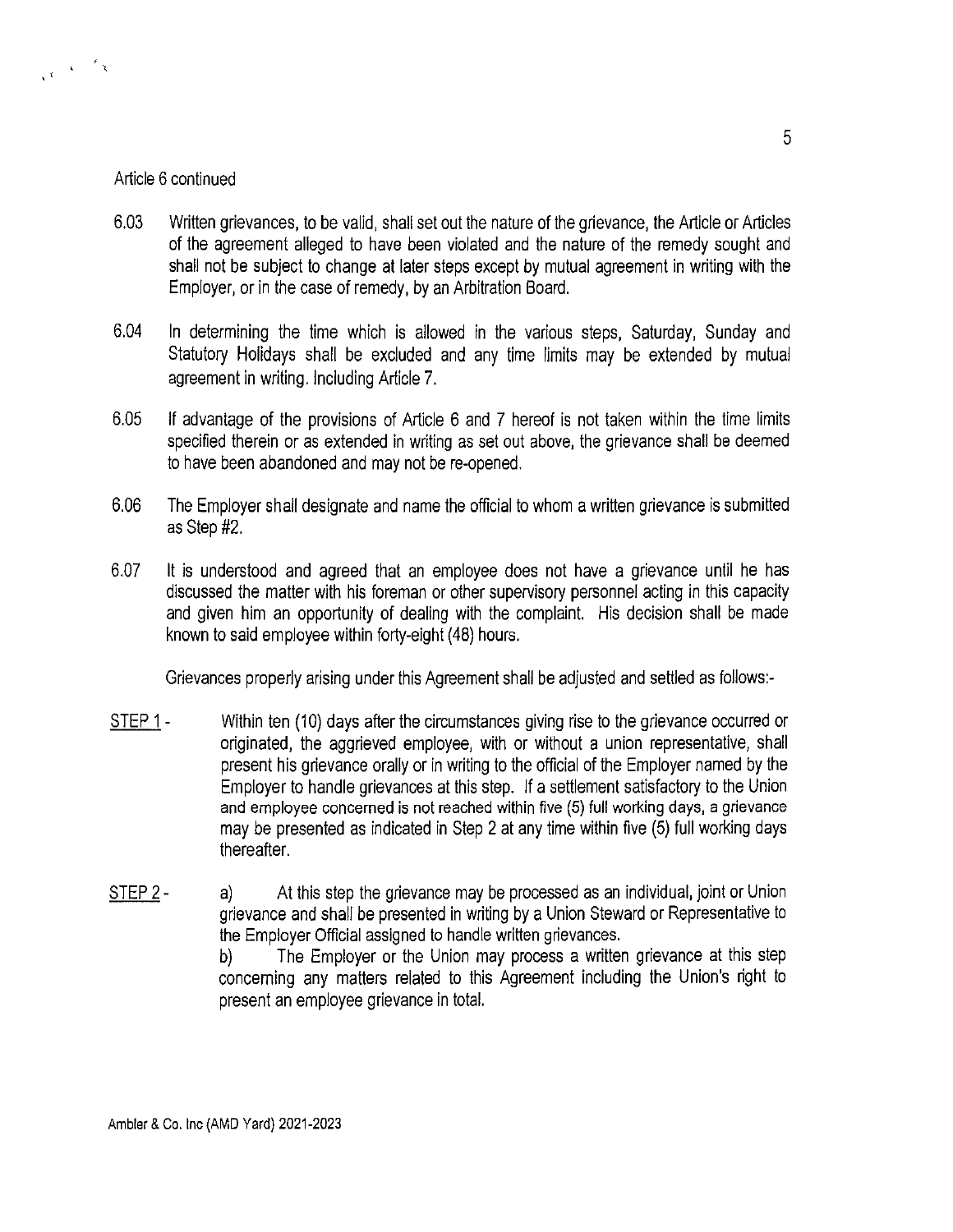### **ARTICLE 7 ·ARBITRATION**

 $\frac{1}{\sqrt{3}}$  ,  $\frac{1}{\sqrt{3}}$  ,  $\frac{1}{\sqrt{3}}$ 

- 7.01 The parties to this Agreement agree that any grievance which has been properly carried through all the steps of the Grievance Procedure outlined in Article 5 may be referred to determination by a single Arbitrator mutually agreed on by the parties or to the Ontario Labour Relations Board for final determination within twenty (20) working days after completion of Step One or Two of Article 6.
- 7.02 The selection of a single arbitrator shall be made within ten (10) days of the notification of desire for private arbitration submitted to either party in accordance with this procedure. In the event the parties have not agreed on an arbitrator within this period of ten (10) days or any mutually agreed to extended period, either party may submit the matter to the Minister of Labour for the appointment of an arbitrator in accordance with Section 48(4) of the Ontario Labour Relations Act.
- 7.03 The party who made the request for arbitration shall notify the arbitrator of his or her appointment within ten (10) days following such appointment.
- 7.04 In the event of any inability of the appointed arbitrator to hear the grievance, the parties shall submit the matter to another mutually agreed upon arbitrator. Should the parties be unable to agree on the selection of a new arbitrator within a reasonable period of time after becoming aware of the inability of the first arbitrator to serve, the matter may be referred by either party to the Minister of Labour in the same manner as that outlined in Article 7.02, who shall appoint an arbitrator.
- 7.05 The Arbitrator shall not have the power to alter, change or ignore any of the provisions of this Agreement nor to render any decisions inconsistent with the terms and provisions of this Agreement.
- 7.06 The decision of the Ontario Labour Relations Board or a private Arbitrator constituted in the above manner shall be binding on the parties to this agreement.
- 7.07 The Ontario Labour Relations Board or an Arbitrator shall not have any power to alter or change any of the provisions of this Agreement or to substitute any new provisions for any existing provisions, nor to give any decisions inconsistent with the terms and provisions of this Agreement.
- 7.08 The losing Party shall pay the expenses and fees of the other Party and the Arbitrator.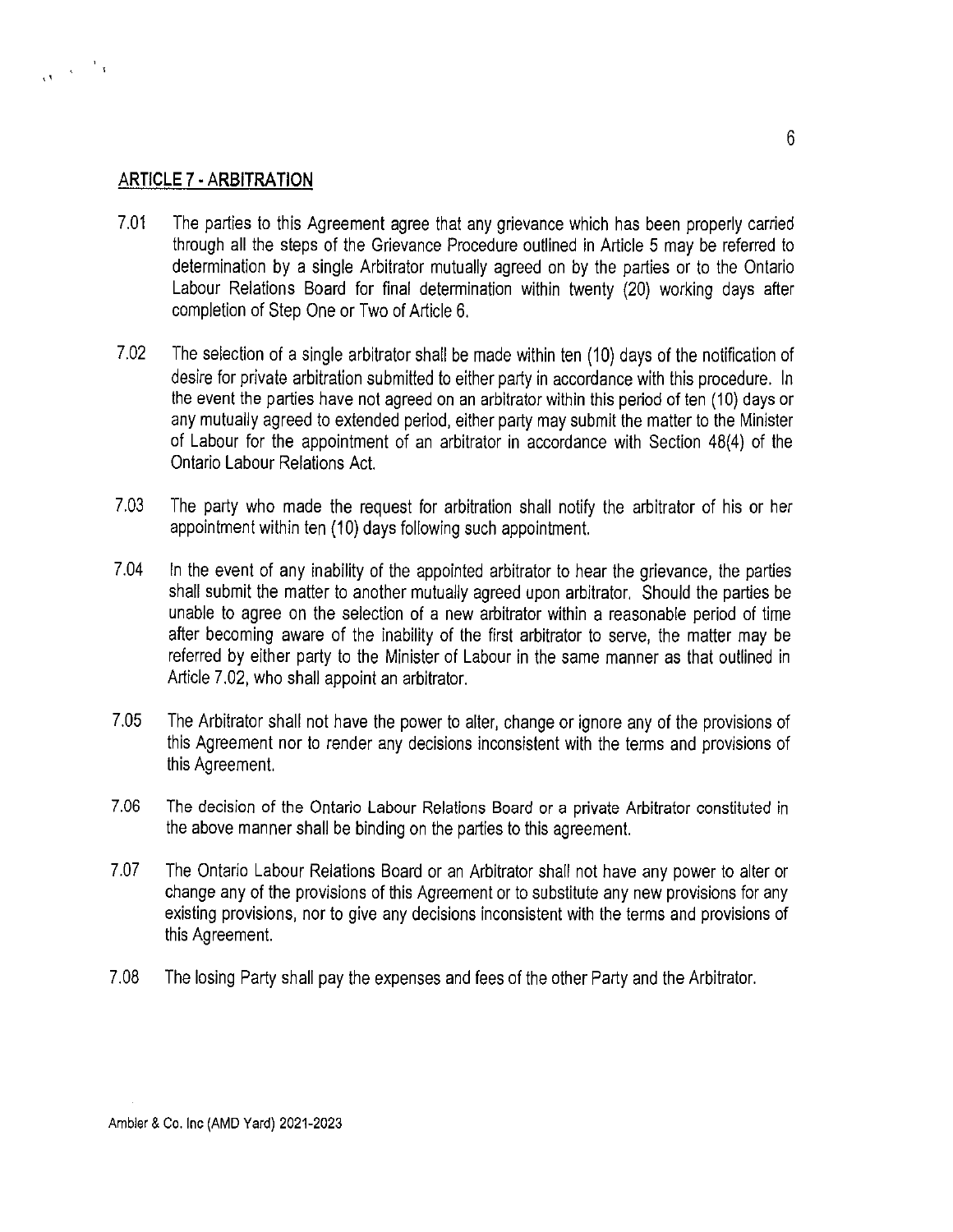

. '

- 8.01 In the event of a claim by an employee that they have been discharged or disciplined unjustly, a grievance may be filed at Stage 2 of the grievance procedure within five (5) working days of the discharge or disciplinary action.
- 8.02 Disciplinary records for lateness and/or absenteeism will be removed after a twelve (12) month period from the date of writing of the discipline, if there has not been another infraction of similar type.
- 8.03 Recession of Disciplinary records shall be extended for Employees on Leave of Absence, for the term of said leave.

# **ARTICLE 9 - HEAL TH, SAFETY ,SANITATION AND SHELTER**

- 9.01 The Employer and Employees shall comply with all applicable provisions of Provincial Health, Sanitation and Safety Laws and Regulations, in addition to those policies established by the Employer and/or Customer. The Employer and the Union agree that they mutually desire to maintain high standards of safety and health on the job in order to prevent industrial injury or illness.
- 9.02 Employees shall not be required to work with unsafe equipment or where proper safeguards are not provided or under conditions which are injurious to health. Employees are required to report any unsafe conditions or unsafe equipment they observe.
- 9.03 When an Employee suffers an injury or illness which requires his absence, he shall report the injury or illness to the Employer as soon as possible, prior to his actual starting time, so that adequate replacement may be made if necessary.
- 9.04 An Employee who suffers an injury while on the job shall report the injury to his Supervisor at the earliest available opportunity in accordance with any Ministry of Labour Regulations.
- 9.05 Safety Boots: One (1) pair of metatarsal safety boots per calendar year (Jan-Dec) will be provided to each employee covered under this collective agreement. As determined by the Company, boots will be exchanged at Company expense if it is determined unusual job conditions have resulted in damage of the Employee's safety boots and that continued use would result in a job site safety hazard. Safety boots that have been damaged by abuse or neglect by the employee will not be replaced.
- 9.06 The Employer shall furnish Personal Protective Equipment and supplies (not to include personal clothing) necessary to protect the employees from injury. Normal wear and tear of Employer provided items is expected. Employees will be liable for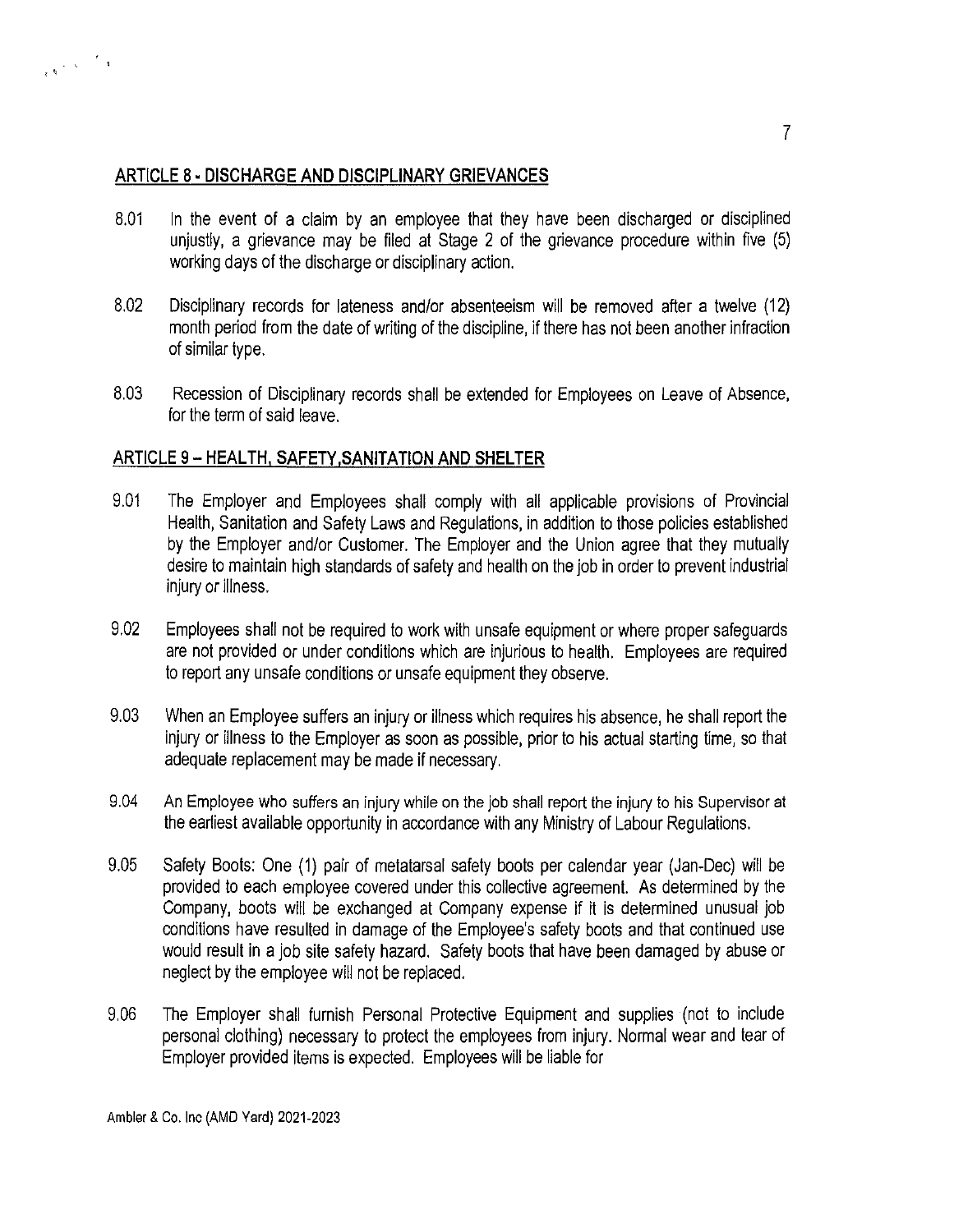#### Article 9 continued

 $\begin{array}{ccccc} & & & & & \mathbb{E} & & \\ & & \mathbb{E} & & \mathbb{E} & & \mathbb{E} \\ & & & \mathbb{E} & & \mathbb{E} & & \mathbb{E} \end{array}$ 

the cost of items not returned for replacement or are destroyed due to abuse or neglect by the employee. Personal Protective Equipment includes but is not limited to Coveralls, Gloves, Respirators, Hard Hat, Safety Glasses, and Safety Harnesses.

- 9.07 An adequate supply of clean coveralls shall be supplied by the Employer to all employees. Employees are responsible for supplied coveralls and shall pay the current replacement cost if lost or stolen.
- 9.08 Adequate washroom and break/lunch room facilities will be provided by the Employer at the Employer's premises and kept in a sanitary condition. Employees will co-operate by observing the Employer's policies regarding housekeeping and cleanliness.
- 9.09 Joint Health and Safety Committee
	- a) A Joint Health and Safety Committee (JHSC) shall be established which is composed of an equal number of Union and Employer representatives, with a minimum of four members. The JHSC shall be co-chaired by one union representative and one Employer representative. The JHSC shall hold meetings at least once per month, or more frequently if requested by the Union or by the employer to jointly consider monitoring, inspecting, investigating, reviewing and improving health and safety conditions and practices. Minutes shall be taken of all meetings and copies shall be provided to the Union. An agenda for each meeting shall be exchanged by the parties one week prior to the monthly meeting if possible.
	- b) The Committee in paragraph (a) shall be the Joint Health and Safety Committee (JHSC) as specified in Section 9 of the Occupational Health and Safety Act. Pursuant to Section 9 (1\*) of the Act, the Committee shall have both the functions and powers provided under the Occupational Health and Safety Act and under this Agreement.
	- c) Any worker representative on the JHSC shall be eligible to participate in training programs offered by the Workers Health and Safety Centre (WHSC). The Employer will provide paid time off for the representative to participate in this training at their applicable compensation package. The Employer will pay the costs of the registration and materials for the training programs.
	- d) A worker representative, who has completed the WHSC basic and advanced certification and any additional training which the Centre may specify, may be designated as a "Certified Health and Safety representative''.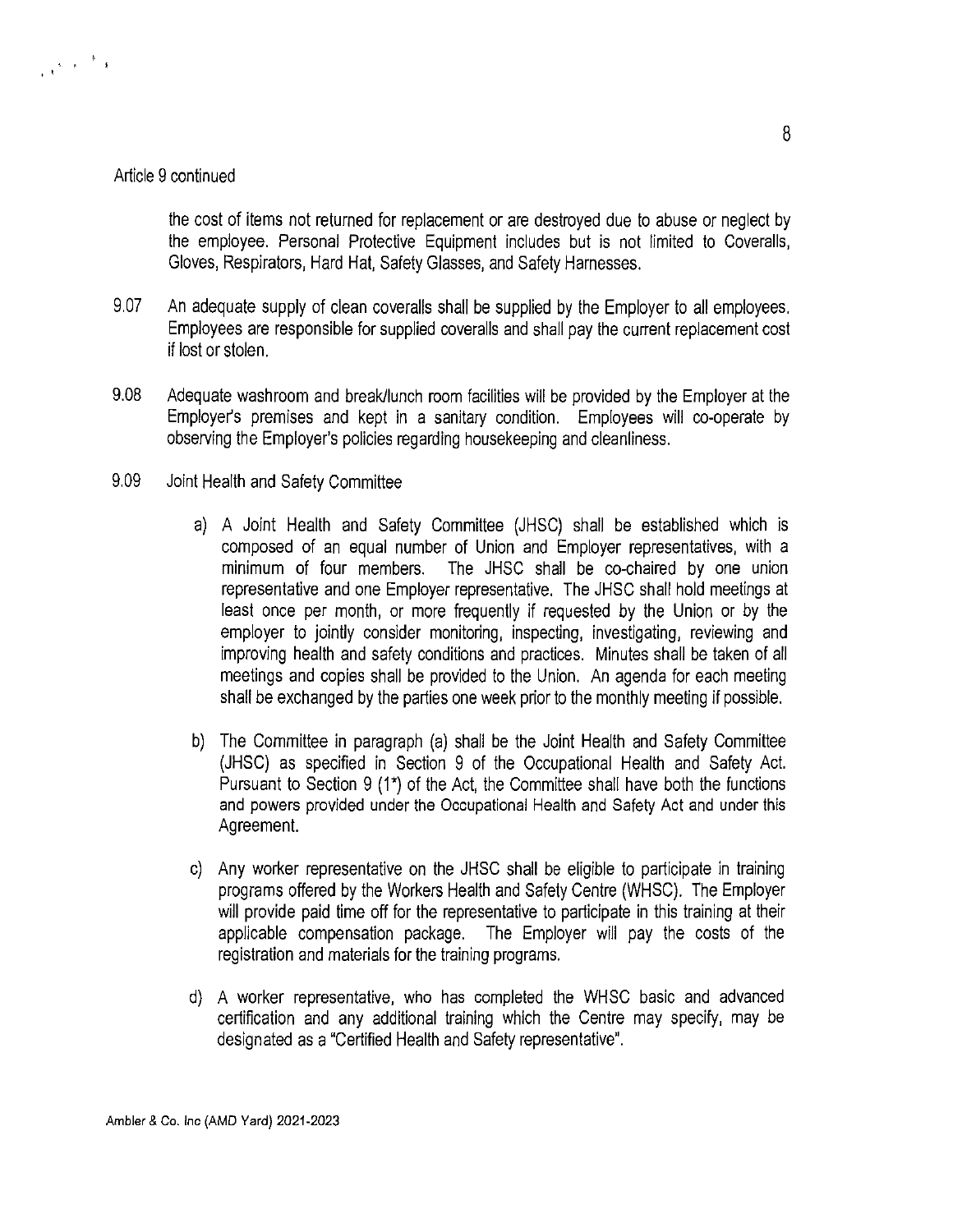### Article 9 continued

 $\begin{smallmatrix}&&&&1\\&&&1&\\&\ddots&\ddots&\ddots&\ddots&\ddots\end{smallmatrix}$ 

- e) The JHSC shall conduct a workplace hazard assessment. The purpose of the assessment is to determine the specific hazards of the workplace and to determine the additional training needs required. The committee shall decide what training is necessary.
- f) The Employer agrees that all occupational health and safety reports and those portions of other reports that deal with occupational health and safety issues, including the results of environmental and personal monitoring, shall be provided to the member of the JHSC. The members of the committee may then provide the expert(s) with the material provided by the Employer.

# 9.10 **Joint Health and Safety Committee Recommendations**

The Employer shall respond in writing within seven (7) working days, to any formal recommendation of the JHSC.

### 9.11 **Refusal of Unsafe Work**

The Employer agrees that in addition to complying with the current Occupational Health and Safety and Regulations for Industrial Establishments, revised Statutes of Ontario, 1999, (the Act), both part  $V -$  Right to Refuse or Stop Work Where Health or Safety is in Danger (Section 43 and 44) and Part VI - Reprisals by Employer Prohibited (Section 50) as written in the Act effective on August 17, 1999, will constitute a minimum standard of practice for the Employer and its employees, if these Sections of the Act are changed during the term of this agreement.

### **ARTICLE 10 ·UNION REPRESENTATION**

- 10.01 The Union Representative shall, in the course of their duties have access to the work site.
- 10.02 The Union Representative when on site, shall abide by all safety rules as stipulated in the appropriate safety acts or regulations.
- 10.03 The Steward or Stewards, where possible, will be responsible for reporting any complaints or grievances to the Employer and to the Union so that these may be dealt with in the proper manner without undue delay and such Steward or Stewards shall be allowed reasonable time to perform this function provided it does not interfere with his regular work.
- 10.04 The Employer agrees to provide the Union with bulletin boards in an appropriate area for the purpose of posting Union notices and official papers. Notices will be posted only by officers of the Union.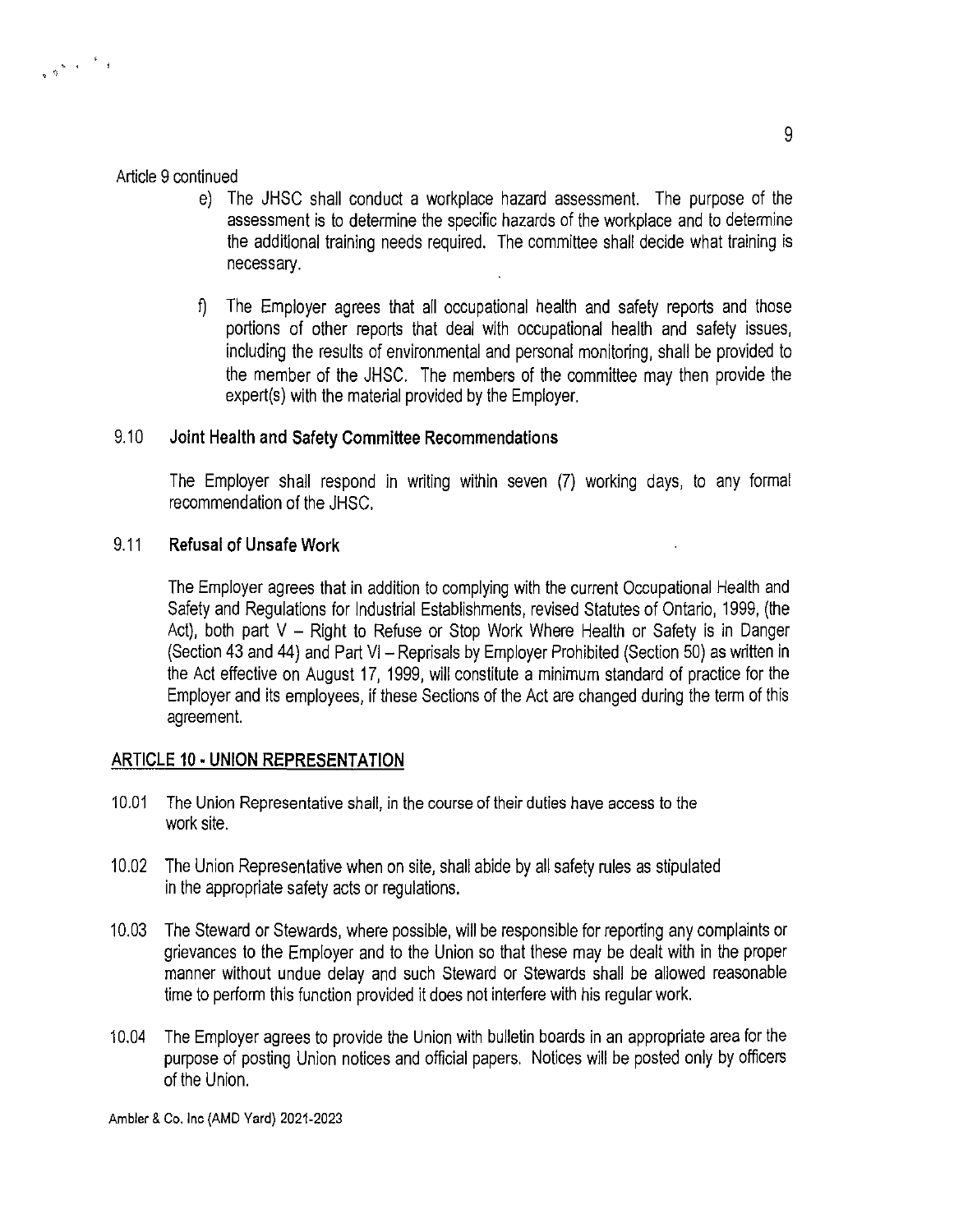# **ARTICLE 11 • PRODUCTIVITY**

 $\begin{smallmatrix}&&&&1\\&&&1\\&&&1\end{smallmatrix}$ 

11.01 The Union and the Employer recognize the mutual value of improving by all proper and reasonable means the productivity of the individual workman and both will undertake individually and jointly to promote such increased productivity.

# **ARTICLE 12 ·PAYMENT OF WAGES**

12.01 (a) Wages shall be paid by cash, cheque or direct deposit at the option of the Employer and no later than Thursday of each week.

(b) Accompanying each payment of wages shall be a retainable statement or with employee's consent, an electronic emailed statement, identifying both the Employer and the employee, showing the pay period, total hours marked "regular'' and "overtime'', the hourly rate, the total earnings, the amount of vacation pay, the amount and purpose of each deduction, the net earnings and year-to-date totals on all items described.

- 12.02 In the case of lay off all employees that are paid through direct deposit shall be paid up to date on the next regularly scheduled payroll deposit. All employees paid by cheque shall be paid up to date by cheque, forwarded by registered mail to their last known address within 48 hours of the lay-off. E.I. Record of Employment Certificates shall be electronically submitted within 5 business days.
- 12.03 (a) In the case of lay-of! all employees will receive one **(1)** day's notice in advance. If the Employer fails to give the employee one (1) day's notice in advance of lay-off, then the employee shall be paid an additional day. When an employee quits a job he shall give the Employer one (1) day's notice.

# (b) **Lay Off Procedure**

In the event of lay off of employees covered by this Agreement, the Employer shall abide by the following procedure provided the remaining employees are capable of performing the work:

- i) First laid off shall be applicants for membership in the Union;
- ii) Second laid off shall be members of the Union from out-of-province working on permits or travel cards;
- iii) Third laid off shall be members in receipt of an l.U.O.E. Local 793 pension;
- iv) Last laid off shall be all other members of the Union.

# **ARTICLE 13 ·SENIORITY**

13.01 (a) Seniority is defined for the purpose of this Agreement as the length of continuous service in the employee's bargaining unit computed from the date ninety (90) calendar days prior to

Ambler & Co. Inc (AMO Yard) 2021-2023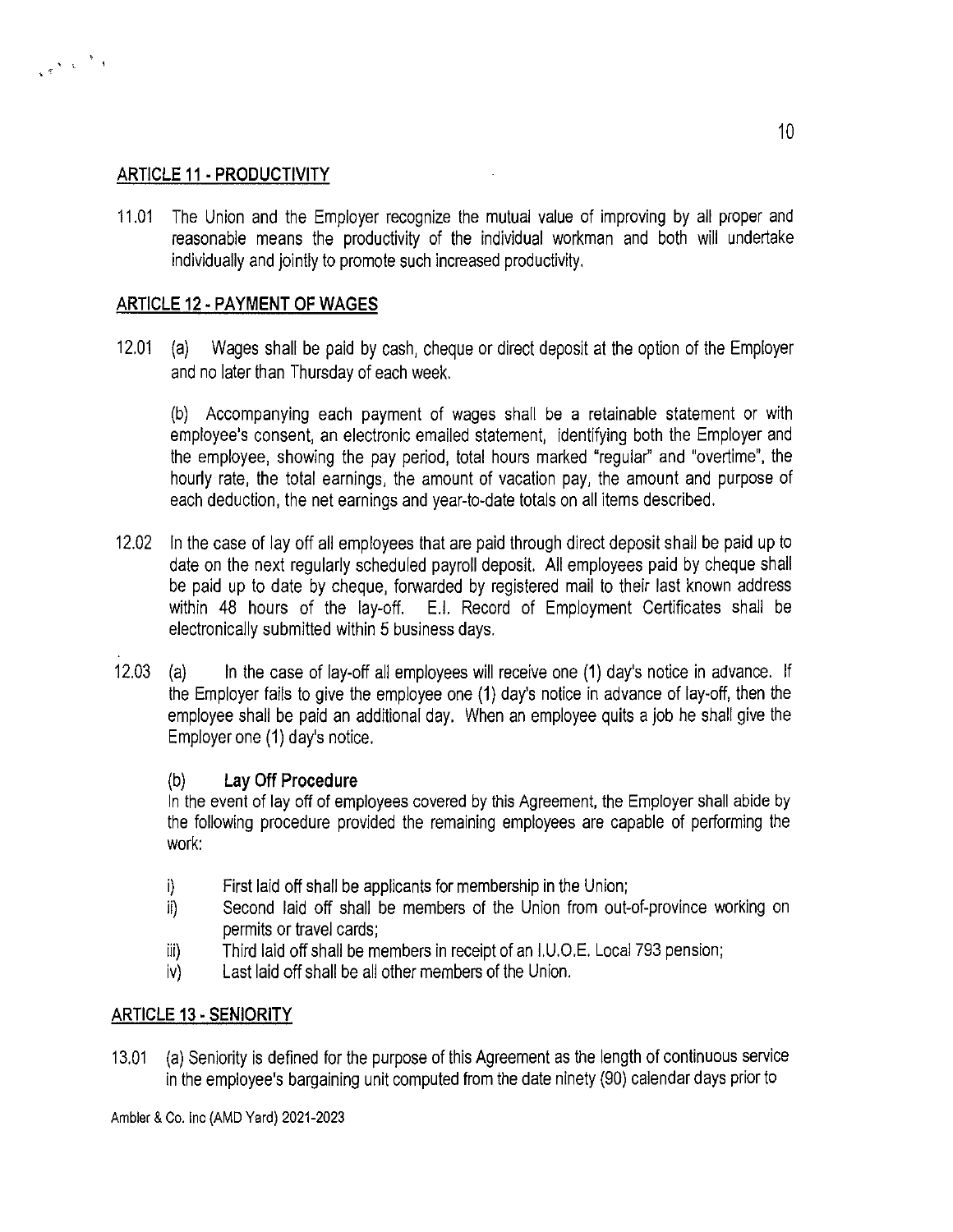### Article 13 continued

the date such employee actually attained seniority by completing his probationary period in the manner set forth in Article 13.01(b) hereof, and shall apply only to the extent specifically provided in this Agreement.

(b) An employee having less than ninety (90) calendar day's of continuous service shall be considered a probationary employee and will have no seniority rights, but when such rights are acquired (subject to Article 13.01(a) hereof), seniority will be regarded as having started from the date ninety (90) calendar days immediately prior to acquiring such seniority. The Union will not question the lay-off or dismissal of any probationary employee.

- 13.02 In all cases of filling permanent job vacancies (except those in respect of positions excluded from the bargaining unit) and in all cases of decrease of the working force, the following factors shall be considered:
	- (a) length of continuous service;
	- (b) experience, skill, efficiency and qualifications;
	- (c) physical fitness and reliability.

Where the qualifications in factors (b) and (c) are relatively equal in the judgment of the Employer, factor (a) shall govern, provided that management shall not exercise its judgment in an arbitrary manner.

- 13.03 It is understood that an employee covered by this Collective Agreement shall acquire and accumulate seniority rights only within the employee's bargaining unit.
- 13.04 Loss of Seniority

An employee shall lose all seniority and service rights if:

- (a) he quits his employment;
- (b) he is discharged for proper cause;
- (c) he is laid off for a period in excess of one (1) year;

(d) he is on lay-off and fails to return to work within four (4) working days after the Employer mails notice of recall to the employee, or if he, within two (2) working days after such notice of recall is so sent, fails to notify the Employer of his intention to return to work;

(e) he fails to return to work promptly after the expiration of any leave granted to him, unless he is excused by the Supervisor;

(f) he absents himself from work without a reason satisfactory to the Supervisor;

Ambler & Co. Inc (AMO Yard) 2021-2023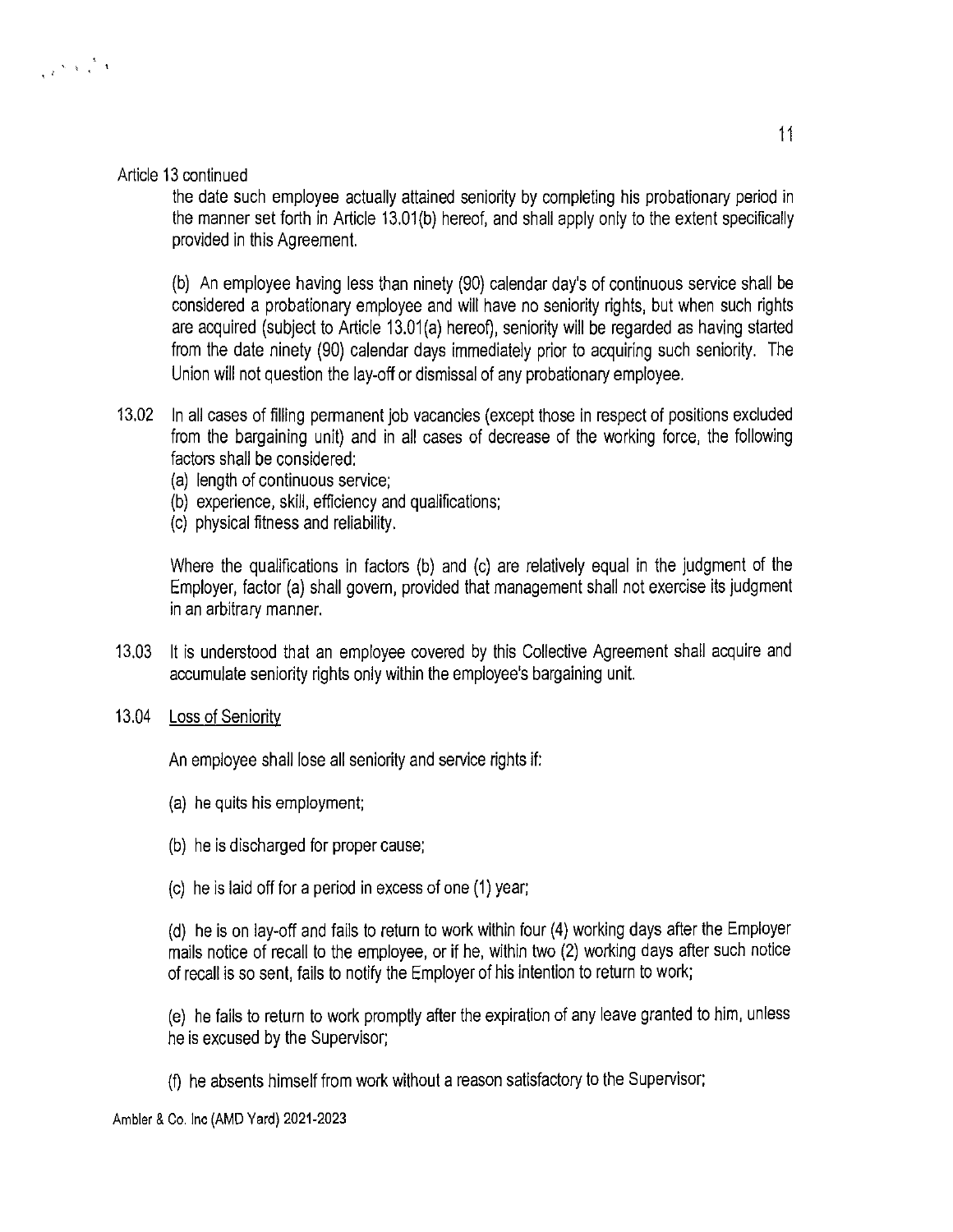### Article 13 continued

'.

(g) his employment is terminated pursuant to the provisions of the Employment Standards Act, 1968, as amended by S.O. 1970, c45.

- 13.05 An employee shall not accumulate seniority for any purpose while;
	- (a) absent from work for any period of time while participating in a strike;
	- (b) absent from work for more than three (3) months due to a leave of absence; or,

(c) away from work because of sickness for a period of more than one (1) year. An employee's reinstatement after sick leave will be conditional upon his supplying, when requested, a certificate from the physician that he is thoroughly recovered from the sickness which caused his absence.

- 13.06 A seniority list shall be prepared by the Employer and a copy shall be posted on the bulletin board. The list shall be revised every six (6) months and a copy will be furnished to the Union upon request.
- 13.07 In the event that an employee covered by this Agreement should be promoted to a supervisory or confidential position beyond the scope of this Agreement, such employee shall continue to accumulate seniority in the bargaining unit for a period of one (1) year after the date of such promotion but not thereafter. If the employee so promoted should at any time subsequent to the date of that promotion return to a position falling within the scope of the bargaining unit, such employee will be credited with seniority equal to the seniority that he had accumulated prior to the date of such promotion plus one (1) year.

### **ARTICLE 14 ·LEAVE OF ABSENCE**

- 14.01 An employee may be granted a sixty (60) day leave of absence, without pay, for personal reasons if:
- (a) He requests it in writing from the Employer; and
- (b) The leave is for acceptable reasons and does not interfere unduly with operations.
- 14.02 Such leave of absence may be extended for an additional thirty (30) day period if there is good reason and if the Employer and the Union agree. The employee must request the extension in writing prior to the expiration of the leave granted under Article 14.01 above.
- 14.03 Bereavement Leave: In the event of a death in the immediate family of an employee, the Employer shall grant up to a maximum of five (5) consecutive days Leave of Absence without loss of pay for the purpose of attending the funeral and/or making the funeral arrangements.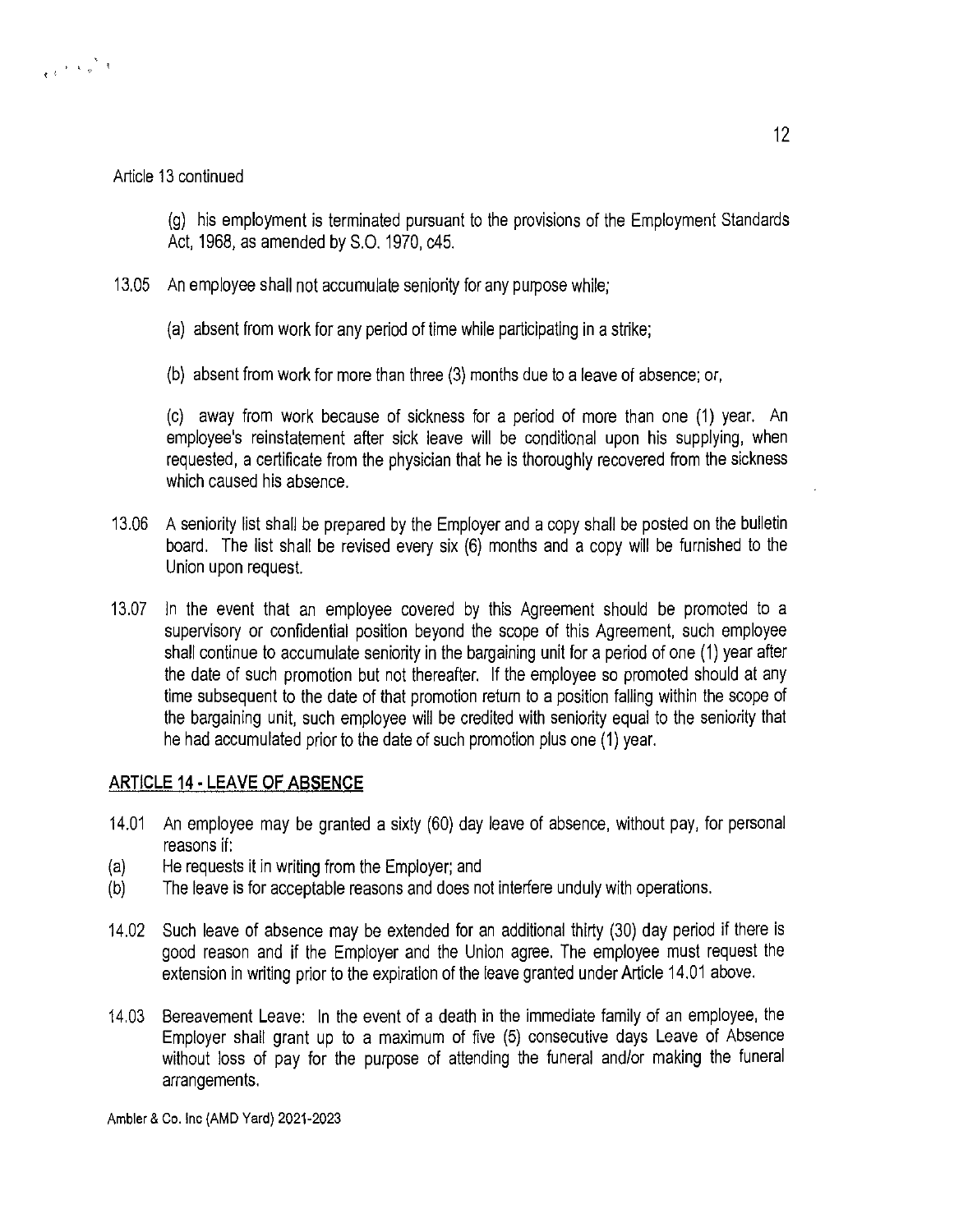# **ARTICLE 15 ·HOURS OF WORK AND OVERTIME**

 $\epsilon$ <sup>'s a</sup>

- 15.01 It is understood and agreed, that the standard work week shall consist of five (5) days Monday to Friday. Ten (10) hours shall constitute a shift.
- 15.02 A shift premium of one dollar and twenty-five cents (\$1.25) per hour shall be paid for all hours worked on the second and third shift.
- 15.03 Nothing in this Article shall be so construed to mean a guarantee of hours of work per day or per week.
- 15.04 There shall be no pyramiding of overtime rates
- 15.05 Overtime at time and one-half (1-1/2) will be paid for hours worked in excess of ten (10) hours per day and double time (2X) for all hours worked in excess of twelve (12) hours per day Monday to Friday inclusive and all hours worked on Saturdays.
- 15.06 All work performed on Sundays shall be paid at double (2) the regular hourly rate.
- 15.07 Employees will be allowed a ten (10) minute rest period approximately half way through the first and second halves of their respective shift.
- 15.08 Employees working two (2) hours of daily overtime will be allowed a ten (10) minute rest period at the beginning of each two (2) hour period worked.
- 15.09 Employees are allowed a paid lunch period of one half hour (1/2), within the first five (5) hours of starting each day.

### **ARTICLE 16 ·REPORTING TIME**

- 16.01 An Employee who has been scheduled, reports for work at their regular time, without having been notified not to report, for whom work is not available shall be given four (4) hours work or four (4) hours pay in lieu thereof at the Employee's regular rate of pay. This provision shall not apply where the lack of work is due to circumstances beyond the control of the Employer.
- 16.02 An Employee who has already left the premises of the Employer after completing his regular scheduled shift and who is called back to work within eight (8) hours, shall be paid time and one-half (11/2) their appropriate rate for all hours worked on recall, but in any event they shall be paid for not less than four (4) hours at time and one-half  $(1/2)$  his regular rate of pay. An employee so called out shall be paid mileage to and from the job at fifty-five cents (\$0.55) per kilometre.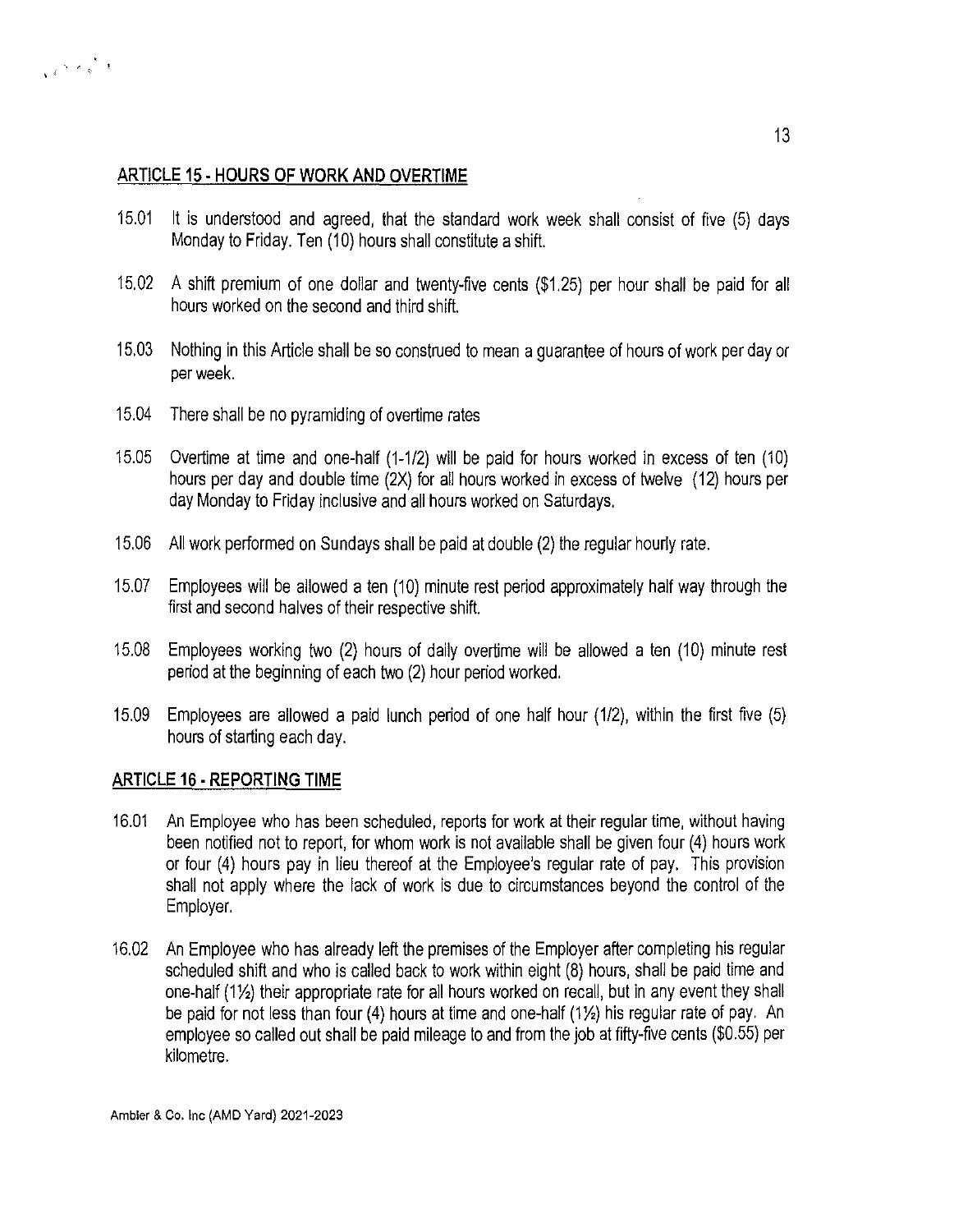### Article 16 continued

 $\sqrt{t}$  '  $\sqrt{t}$  '

16.03 The Employer is responsible to attempt to contact an employee by placing a phone call for last minute schedule changes, or when work is cancelled. The Employer shall maintain a record of the time(s) the call(s) were placed as well as pertinent comments (i.e. whom the message was left with). No responsibility exists beyond this serious attempt to contact employees. It is the responsibility of the employee to ensure that the Employer has a current phone number at which they can be reached.

# ARTICLE 17 - STATUTORY HOLIDAYS AND VACATION PAY

17.01 All work performed on the following holidays, and any additional holiday(s) proclaimed by the Provincial Government, shall be paid at double (2x) the regular rate of wages:

| New Year's Day    | Civic Holiday           |
|-------------------|-------------------------|
| <b>Family Day</b> | Labour Day              |
| Good Friday       | <b>Thanksgiving Day</b> |
| Victoria Day      | <b>Christmas Day</b>    |
| Dominion Day      | <b>Boxing Day</b>       |

Should any of the above holidays occur on a Saturday or Sunday, such holiday shall be observed on the Monday and/or Tuesday following unless changed by mutual agreement between the Employer and the Union. No work shall be performed on Labour Day except to save life, limb, or property.

17.02 Vacation and Statutory Holiday Pay shall be paid weekly to each employee covered by this Collective Agreement, at the rate of ten percent (10%) of the gross wages earned, and income tax will be deducted weekly.

It is understood and agreed that four percent (4%) of the gross wages is to be considered Vacation Pay and six percent (6%) of the gross wages is to be in lieu of Statutory Holiday Pay.

It is understood and agreed that the Statutory Holiday and Vacation Pay will not exceed a total of ten percent (10%) of gross wages

17.03 Vacations may be taken at any time within the calendar year. An employee must notify the Employer in writing no less than thirty (30) days in advance to request a vacation for approval. The Employer agrees to respond to said vacation requests within five (5) business days of receipt of vacation request.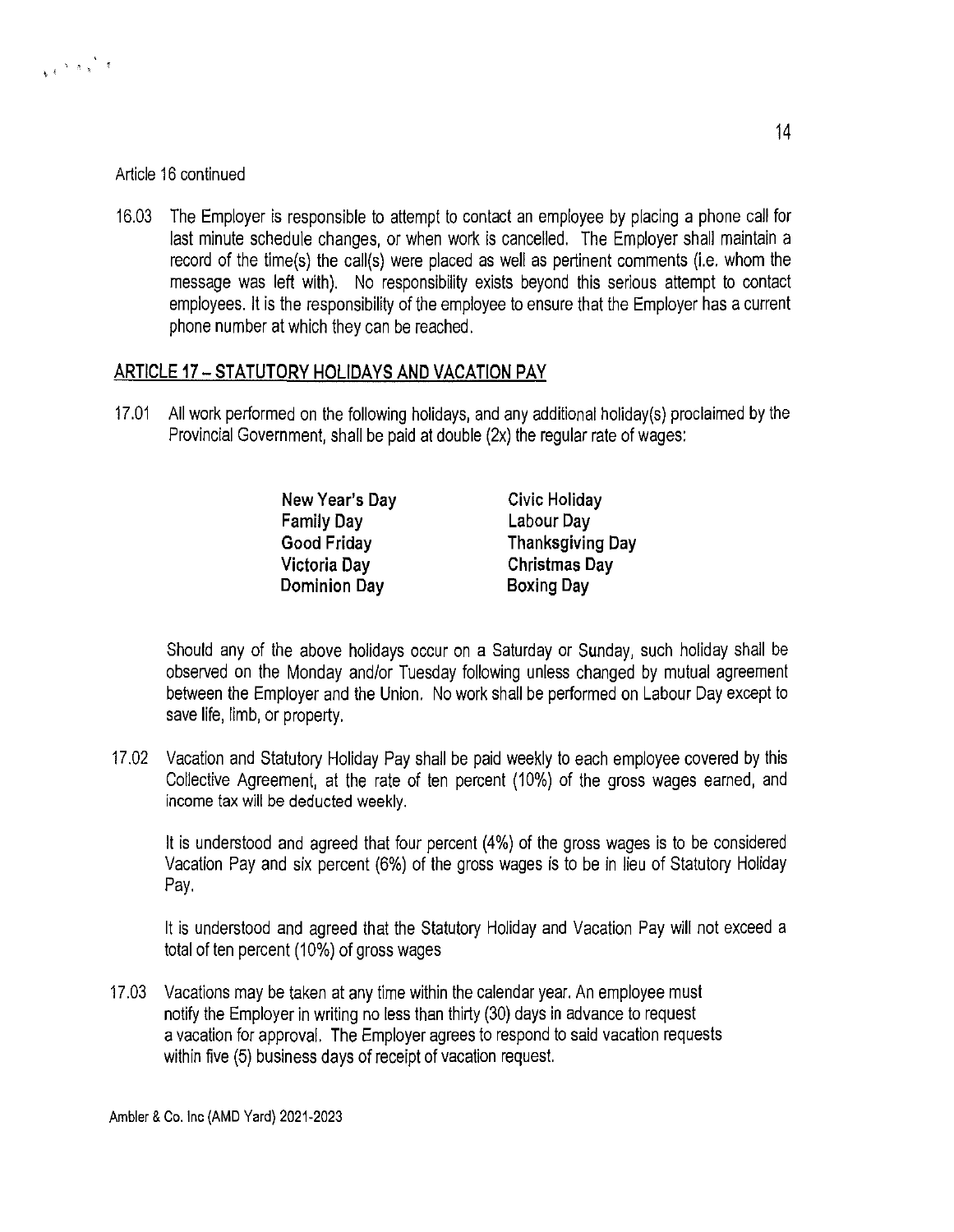17.04 If the employee works their last scheduled shift prior to the holiday and their next scheduled shift after the holiday and has attained five  $(5)$  years of seniority or greater shall receive eight (8) hours straight time pay at their applicable rate for each statutory holiday as outlined in article 17.01

# **ARTICLE 18 ·WELFARE**

18.01 Effective January 1, 2021, the amount of monies to be paid into the Welfare Plan by the Employer shall be Four Dollars and Sixty Cents (\$4.60) per hour, January 1, 2022 Four Dollars and Sixty Five Cents (\$4.65), January 1, 2023 Four Dollars and Seventy Cents (\$4.70) for each hour earned by each employee in his employ, which monies shall be paid to the International Union of Operating Engineers, Local 793, Members Life and Health Benefit Trust of Ontario.

### **ARTICLE 19 ·PENSION**

19.01 Effective January 1, 2021, the amount of monies to be paid into the Pension Plan by the Employer shall be Three Dollars and Eighty Five Cents (\$3.85), January 1, 2022 Four Dollars and Ten Cents {\$4.10), January 1, 2023 Four Dollars and Thirty Five Cents (\$4.35) per hour for each hour earned by each employee in his employ, which monies shall be paid to the International Union of Operating Engineers, Local 793, Members Pension Benefit Trust of Ontario.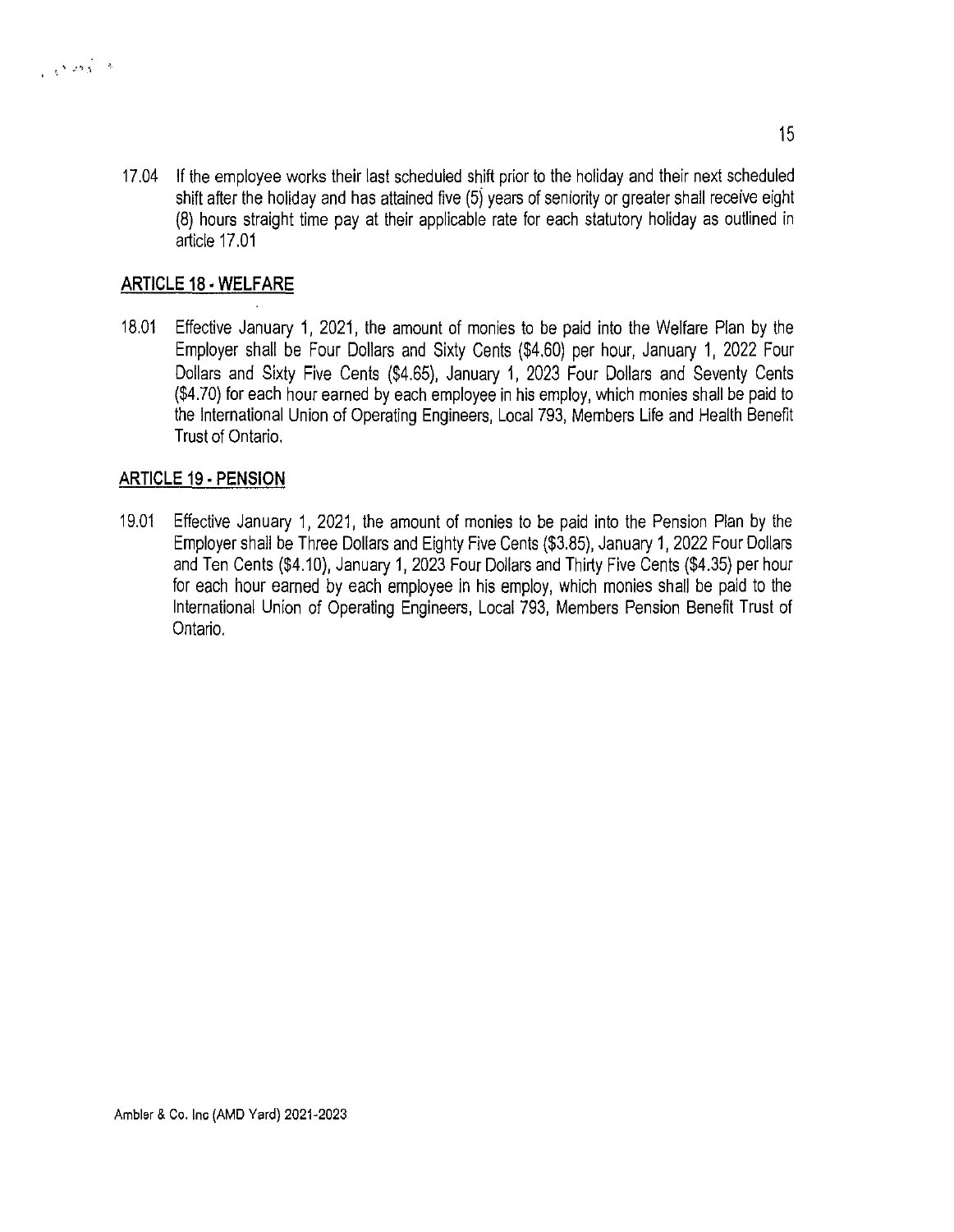# **ARTICLE 20 • NO STRIKE, NO LOCKOUT**

20.01 In view of the grievance and arbitration procedures provided in this Agreement, it is agreed by the Union that there shall be no strike, picketing, slowdown or stoppage of work, either complete or partial and the Employer agrees that during the term of this Agreement, there shall be no lockout.

Dated at  $\int$ *f*  $\alpha$ ,  $\alpha$ ,  $\int$  *r*  $\alpha$  this  $\int$  *l*  $\alpha$  day of  $\int$  *f*  $\alpha$  b  $\qquad$  , 2021.

FOR THE EMPLOYER Ambler & Co. Inc

 $\epsilon$  ,  $\epsilon_{\rm R}$   $^*$  +

 $Signalure$ 

Please Print Name and Titl (Note: Please complete date line above)

Address

City, Province, Postal Code

Telephone and Fax Numbers

Email Address

FOR THE INTERNATIONAL UNION OF OPERATING ENGINEERS, Local 793

Mike Gallagher, Business Manager

Joe Redshaw, President

Redshaw, President<br>
e Turple, Vice President

Dave Turple, Vice President

Rick Kerr, Treasurer

Busin J. alefander

Recording-Corresponding Secretary

Recommended by: Mike Schutte Business Representative

Mita Schottz

(Please Print Name)

Ambler & Co. Inc (AMD Yard) 2021-2023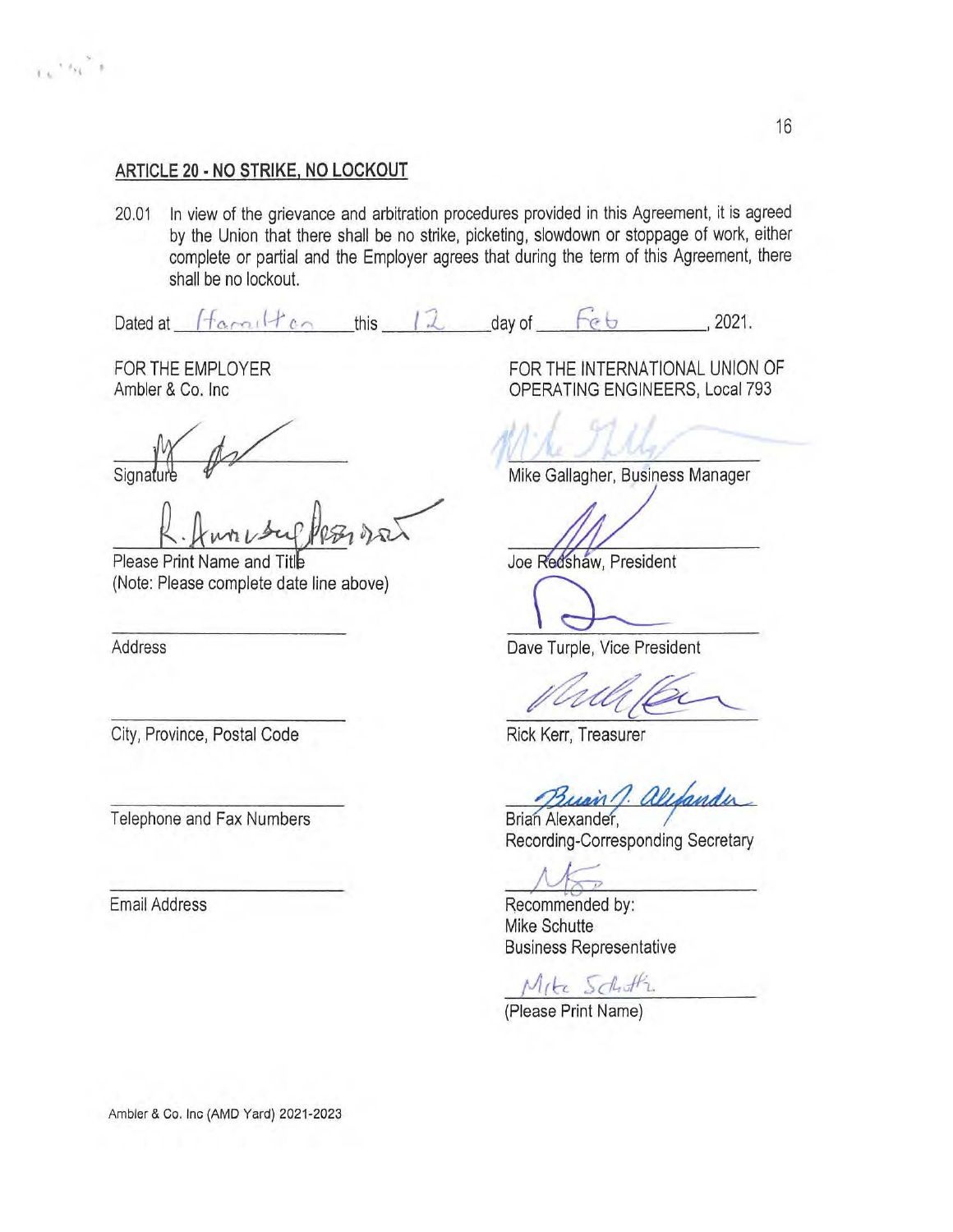#### **SCHEDULE "A" ·WAGES AND CLASSIFICATIONS**

1.01 Wages and Classifications shall be as follows:

#### **LEAD HAND**

| Date                | Wage    | <b>VP/Stat</b> | Pension | Welfare | Total   |
|---------------------|---------|----------------|---------|---------|---------|
| , 2021<br>January 1 | \$36.82 | \$3.68         | \$3.85  | \$4.60  | \$48.95 |
| January 1, 2022     | \$37.50 | \$3.75         | \$4.10  | \$4.65  | \$50.00 |
| January 1, 2023     | \$38.19 | \$3.81         | \$4.35  | \$4.70  | \$51.05 |

#### **REMOTE TECHNICIAN**

| Date            | Wage    | <b>VP/Stat</b> | Pension | Welfare | Total   |
|-----------------|---------|----------------|---------|---------|---------|
| January 1, 2021 | \$34.82 | \$3.48         | \$3,85  | \$4.60  | \$46.75 |
| January 1, 2022 | \$35,50 | \$3.55         | \$4.10  | \$4.65  | \$47.80 |
| January 1, 2023 | \$36.19 | \$3.61         | \$4.35  | \$4.70  | \$48.85 |

#### **LABOURER**

| Date            | Wage    | <b>VP/Stat</b> | Pension | Welfare | Total   |
|-----------------|---------|----------------|---------|---------|---------|
| January 1, 2021 | \$25.07 | \$2.50         | \$3.85  | \$4.60  | \$36.02 |
| January 1, 2022 | \$25.75 | \$2.57         | \$4.10  | \$4.65  | \$37.07 |
| January 1, 2023 | \$26.43 | \$2.64         | \$4,35  | \$4.70  | \$38.12 |

#### **LABOURER2**

| Date            | Wage    | <b>VP/Stat</b> | <b>Pension</b> | Welfare | Total   |
|-----------------|---------|----------------|----------------|---------|---------|
| January 1, 2021 | \$28.82 | \$2.88         | \$3.85         | \$4.60  | \$40.15 |
| January 1, 2022 | \$29.50 | \$2.95         | \$4.10         | \$4.65  | \$41.20 |
| January 1, 2023 | \$30.19 | \$3.01         | \$4.35         | \$4.70  | \$42.25 |

- 1.02 Notwithstanding anything to the contrary contained in this agreement, an employee shall be considered to be a probationary employee and he/she shall have no seniority until the completion of ninety (90) days of continuous service with the employer, after which time he/she shall become entitled to seniority as per Article 13.
- 1.03 Probationary employees shall be paid three (\$3.00) dollars less than the Labourer rate as described in Schedule "A", Article 1.01, and receive no pension or benefit contributions until they have attained seniority as described in Article 13.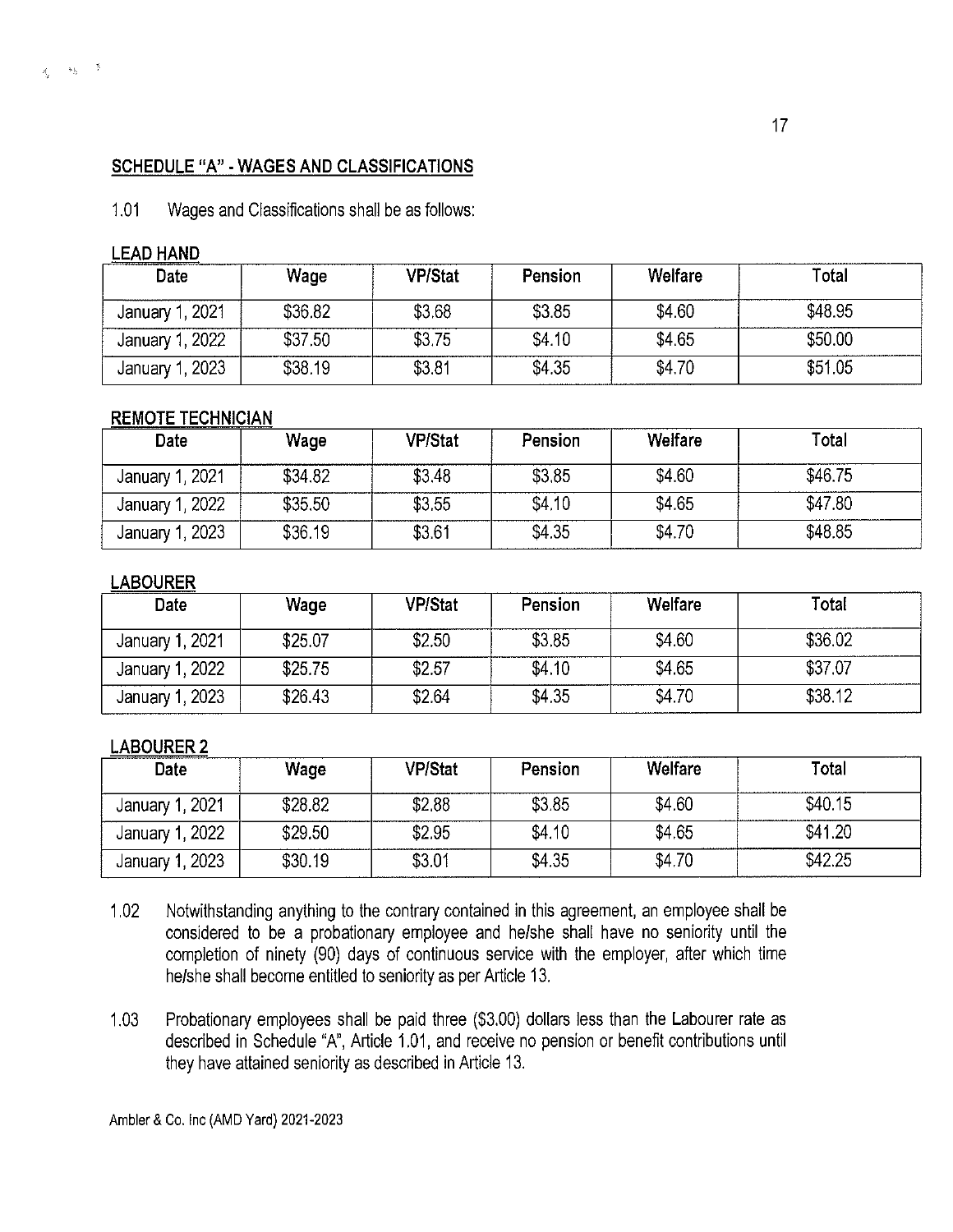#### **LETTER OF UNDERSTANDING**

BETWEEN:

W.

#### **INTERNATIONAL UNION OF OPERATING ENGINEERS, LOCAL 793**

(the "Union")

- and-

**AMBLER & CO. INC.** 

(the "Employer")

#### RE: **SUPPLEMENTARY UNEMPLOYMENT BENEFIT PLAN**

**WHEREAS** the Union and the Employer are parties to a collective agreement effective January 1, 2021 to December 31, 2023 and any renewals thereof ("Collective Agreement");

**AND WHEREAS** the Union wishes to establish and the Employer agrees to support the establishment of the Supplementary Unemployment Benefit Plan ("SUB Plan") to provide certain monetary benefits to Union members who become unemployed and otherwise qualify under the terms of the SUB Plan;

**AND WHEREAS** the SUB Plan will be funded by redirecting a portion of Employer contributions that, as per the Collective Agreement, are currently being contributed to the International Union of Operating Engineers, Local 793 Members Life and Health Benefit Trust of Ontario (the "Health Benefit Plan");

**AND WHEREAS** the Union represents and warrants that the SUB Plan will, at all times, be registered with the Canada Revenue Agency and Service Canada and comply with applicable laws, including but not limited to, the Income Tax Act (Canada), and the Employment Insurance Act;

**AND WHEREAS** the redirection of Employer contributions required as per the Collective Agreement to be remitted to the Health Benefit Plan to the SUB Plan is subject to the approval of the SUB Plan by both the Canada Revenue Agency and Service Canada;

**AND WHEREAS** the Employer is not a party to the SUB Plan and the Trust Agreement;

**NOW THEREFORE** the Union and the Employer (the "Parties") agree as follows:

1. The Parties agree the Collective Agreement is hereby amended to permit the establishment and funding of the SUB Plan as set out in this Letter of Understanding. To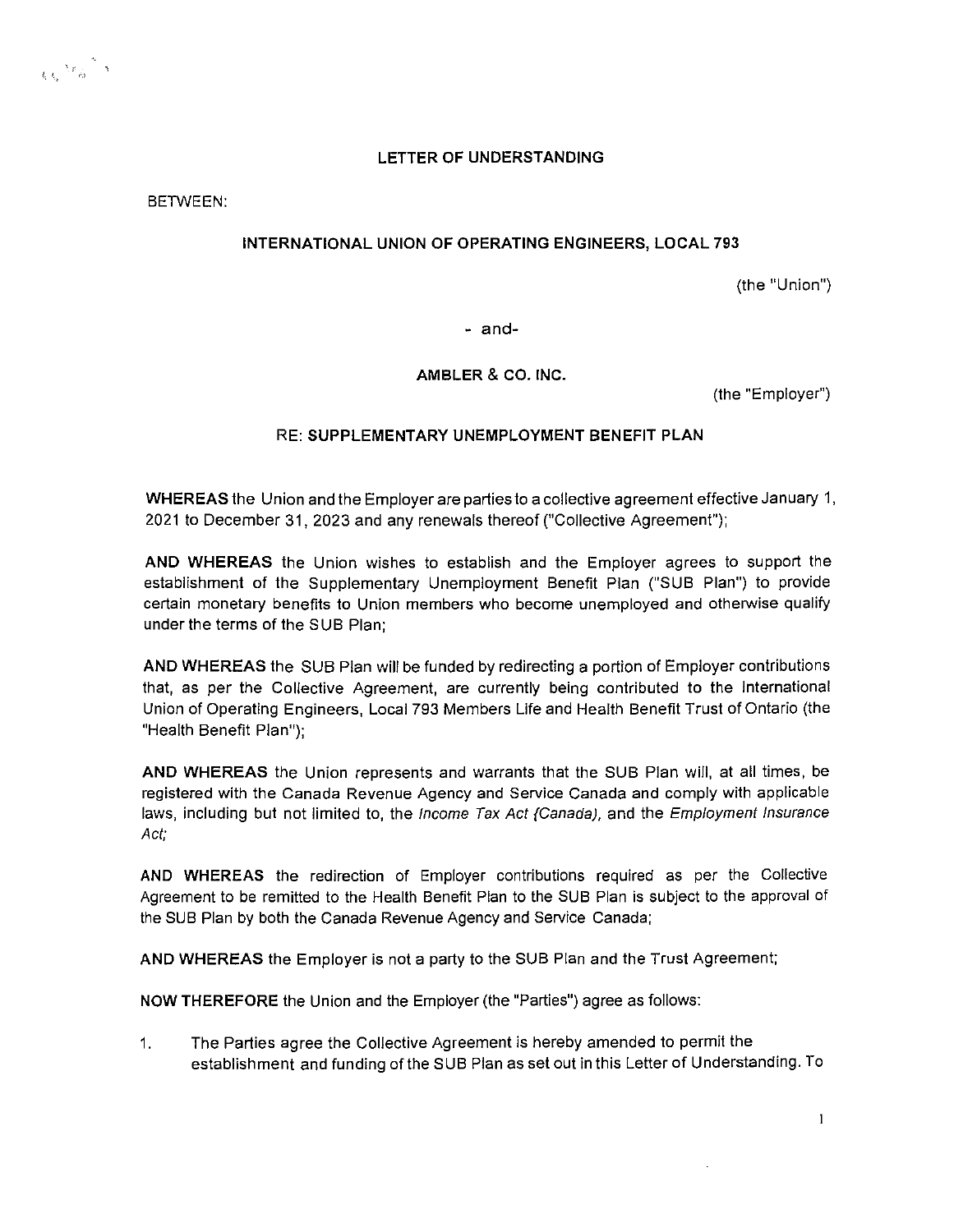

the extent there is any conflict between the Collective Agreement and this Letter of Understanding, the terms of this Letter of Understanding shall prevail.

- 2. To the extent there is any conflict between the terms of the SUB Plan and the Trust Agreement, and the Collective Agreement and this Letter of Understanding, the terms of the Collective Agreement and/or Letter of Understanding shall prevail.
- 3. The Parties agree that the contributions made by the Employer will commence to be redirected from the Health Benefit Plan to the SUB Plan, in incremental increases per hour earned as follows, upon approval of the SUB Plan by both the Canada Revenue Agency and Service Canada:
	- a. within 30 days of approval of the SUB Plan by both the Canada Revenue Agency and Service Canada - \$0.05,
	- b. May 1, 2021 \$0.05,

subject to paragraph 11 below.

The Trustees of the Health Benefit Plan shall have full discretion to ensure funding of the Health Benefit Plan on an actuarial basis and in no event shall the redirection of funds exceed \$0.50 per hour earned under the Collective Agreement.

- 4. The redirection of contributions in paragraph 3 shall not be construed as changing the procedure and deadlines for contractors to remit monthly contributions. The procedures and deadlines in the Collective Agreement will prevail.
- 5. The Parties agree the redirection of contributions from the Health Benefit Plan to the SUB Plan shall not result in the reduction of any benefit entitlement to any member entitled to coverage under the Health Benefit Plan.
- 6. The Parties agree the SUB Plan shall be established, managed, operated and administered solely by the Trustees of the SUB Plan and that that nothing herein shall be construed to make the Employer an insurer or provider of SUB Plan benefits. The financial obligation of the Employer is entirely fulfilled by making the contributions required to the SUB Plan according to the terms of the Collective Agreement as amended by this Letter of Understanding. The Employer shall not be liable to any employee or the Union for SUB Plan top-up payments.
	- a. The Union agrees that nothing in this Letter of Understanding shall result, directly or indirectly, in any increased costs or contribution rates to the Employer.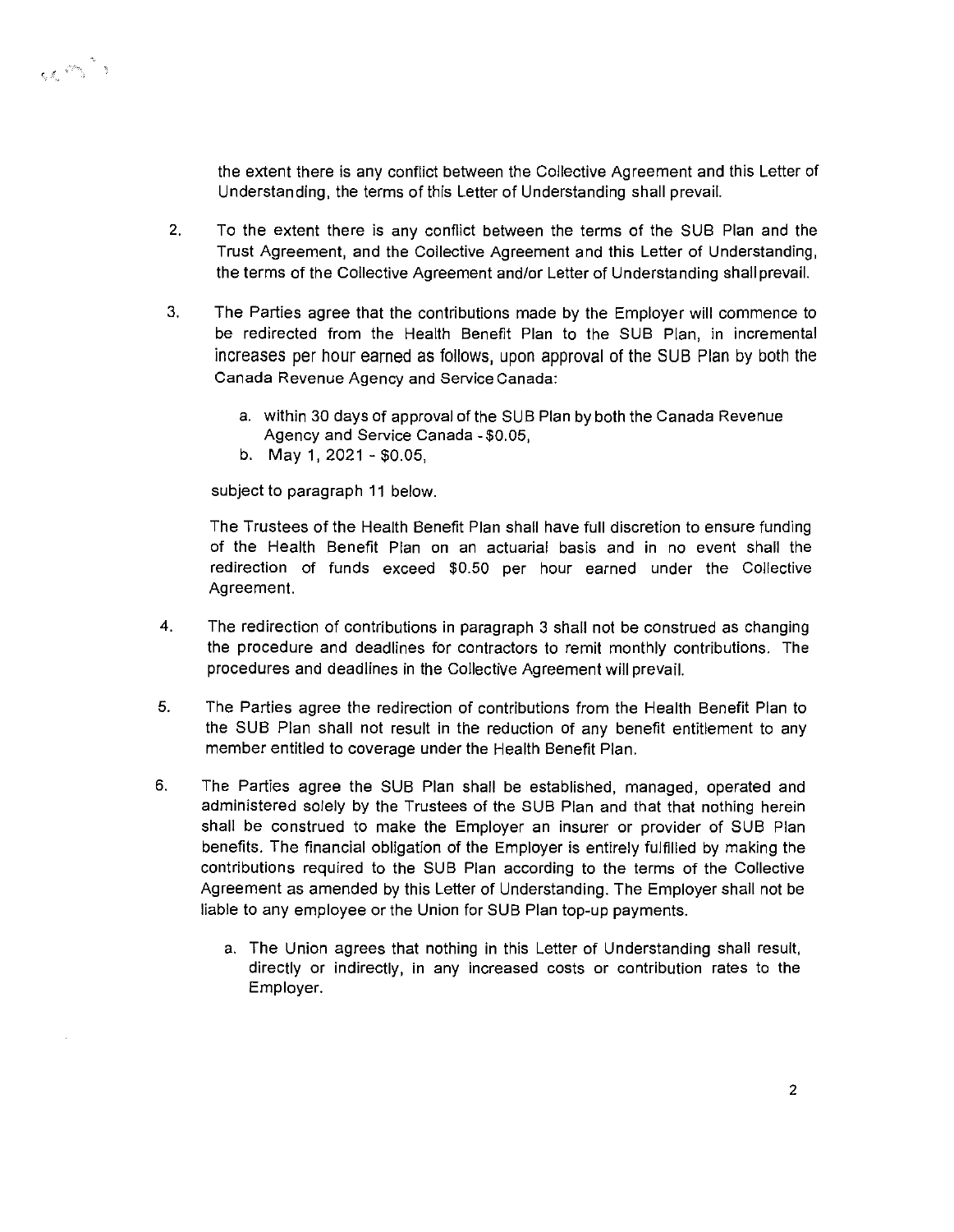7. The Parties agree any issue concerning the SUB Plan (including but not limited to eligibility to participate in, and entitlement under, the SUB Plan) shall be subject to the specific provisions of the SUB Plan. Any dispute over payment of SUB Plan benefits shall be adjusted solely between the member and the Trustees of the SUB Plan. The Employer shall not be requested or required to participate In any such dispute,

RAM S

- 8. The Union agrees to save harmless and indemnify the Employer from and against any claim, charge, tax, penalty, damages or demand which might be made upon the Employer in connection with this Letter of Understanding respecting withholdings and remittances pursuant to the *Income Tax Act (Canada)*, the Employment Insurance Act, the Canada Pension Plan Act, and pursuant to any other duly recognized federal and provincial taxing authorities or statutes, and in respect of any claim, charge, tax or penalty which may be made on behalf of or related to the Canada Employment Insurance Commission and Canada Pension Commission or any other government agency or commission under the applicable statutes and regulations with respect to any amount paid to a member under the SUB Plan, and from and against any claim of whatever nature which may be made by, on behalf of or in respect of any member in connection with the SUB Plan, including legal fees and expenses related to such claims.
- 9. in addition, the Union agrees to indemnify the Employer in respect of any claims or demands by Employment and Social Development Canada ("ESDC"), or any similar governmental agency, for overpaid benefits which, according to the ESDC, should be clawed back due to the payments to a particular employee from the SUB Plan, and any interest or penalties relating thereto and any reasonable costs or expenses incurred in defending such claims or demands.
- 10. The Union confirms that It is taking all reasonable steps to register and seek approval of the SUB Plan with both the Canada Revenue Agency and Service Canada. The Union will be responsible for obtaining any further approval required to renew the SUB Plan with both the Canada Revenue Agency and Service Canada. Upon request, the Union will provide the Employer with proof of registration of the SUB Plan with Service Canada and/or the Canada Revenue Agency.
- 11. If the Canada Revenue Agency and Service Canada approval, in accordance with paragraph 10, is not received by December 31, 2021, this Letter of Understanding will become null and void.
- 12. Upon request, the Union or the Trustees will provide the Employer with a copy of the SUB Plan or the Trust Agreement. In the event that the Union or the Trustees amend the terms of the SUB Plan or the Trust Agreement, or terminate the SUB Plan or Trust Agreement, at any time following the execution of this Letter of Understanding, the Employer shall be provided with notice, in writing, no later than 30 days prior to the effective date of the amendment or termination.